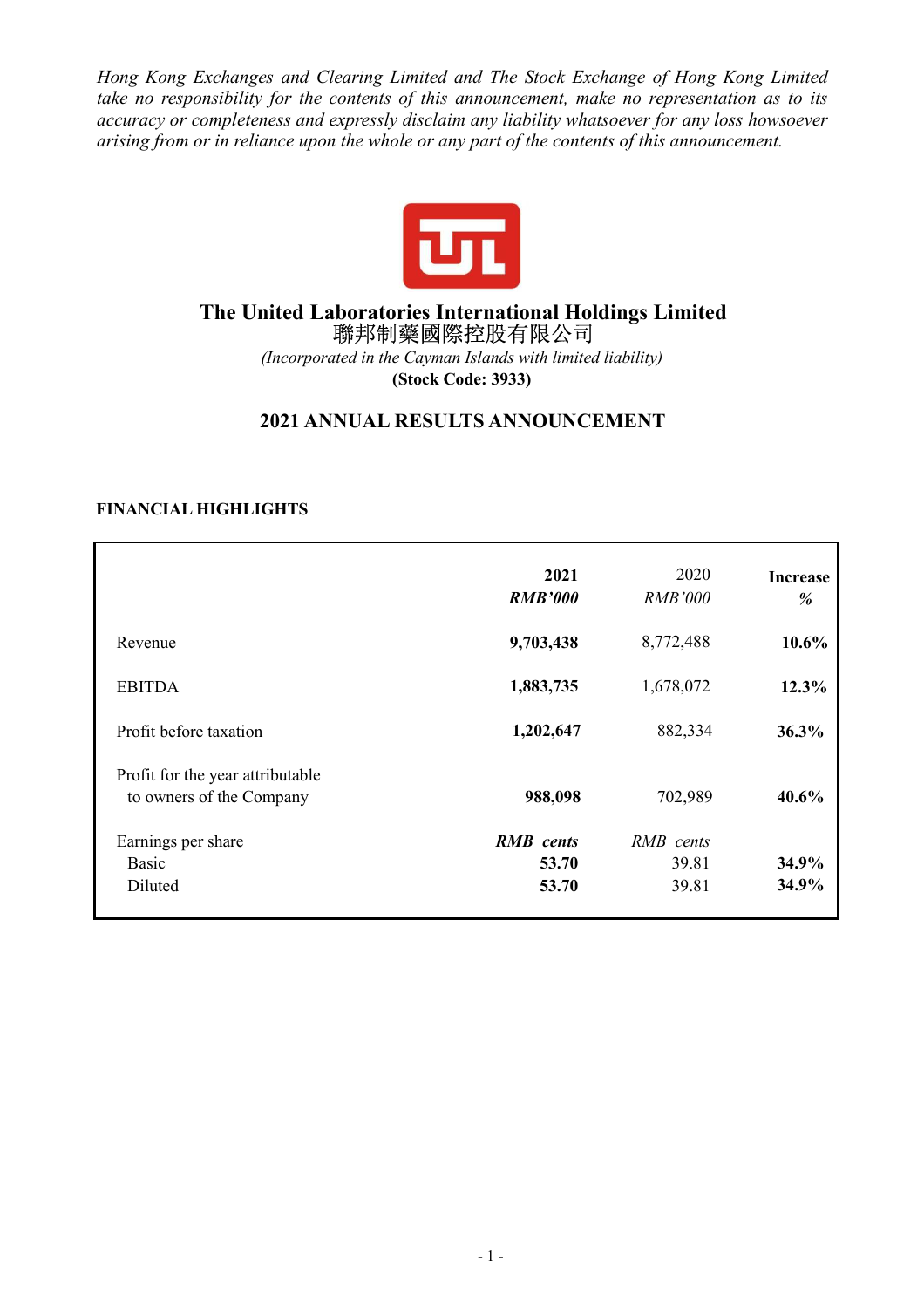## **CHAIRMAN'S STATEMENT**

On behalf of the board of directors (the "Board") of The United Laboratories International Holdings Limited (the "Company"), I am pleased to present to all shareholders the annual results of the Company and its subsidiaries (the "Group") for the year ended 31 December 2021 (the "Year").

In 2021, the Omicron variant of COVID-19 cast a shadow on the global economic recovery. However, benefiting from China's strict epidemic prevention and control measures, social and economic activities have not been significantly affected despite the resurgence of COVID-19 epidemic. At the same time, 2021 is the first year for China to implement the 14th Five-Year Plan. The government continues to take "comprehensively promote the construction of Healthy China" as a major task in the future, and puts forward a series of requirements, such as deepening the reform of the medical and health system, accelerating the establishment of a tiered diagnosis and treatment system, and rolling out reform in national centralised procurement and use of pharmaceuticals and consumables. The intensive introduction of policies in the pharmaceutical industry has brought impetus to the long-term development of medical and health undertakings, and pointed out the direction for the future development of the pharmaceutical industry.

During the Year, the Group progressed steadily in various productions and operations, and satisfactory progress has been made in the sales of each segment, research and development, new product launch and market promotion. In 2021, the Group recorded revenue of approximately RMB9,703.4 million, representing an increase of approximately 10.6% over 2020. EBITDA was approximately RMB1,883.7 million, representing an increase of 12.3% as compared with last year. Profit attributable to owners of the Company was approximately RMB988.1 million, representing an increase of 40.6% as compared with last year. Earnings per share amounted to RMB53.70 cents.

The Board recommends the payment of final dividend of RMB8 cents per share and a special dividend of RMB2 cents per share respectively for the year ended 31 December 2021 which, together with the interim dividend of RMB4 cents per share already paid out, amounted to a total dividend of RMB14 cents per share for the full year.

On the premise of national efforts to promote carbon peaking, carbon neutrality and ecological civilization construction, the Group adheres to the sustainable development concept of "priority for environmental protection", supports the establishment of national carbon market and clean energy system, coordinates with the comprehensive transformation towards green social development, and is committed to forming an environmental and circular economy system and building national green factory. At the same time, the Group actively participates in charitable initiatives, and has made outstanding achievements in a number of public charities, such as epidemic prevention and control, poverty alleviation and facilitating education, to give back to the community with practical actions and fulfill corporate social responsibilities. According to the latest rating report issued by MSCI (Morgan Stanley Capital International), a global index compiler, the Group has been rated as A in terms of ESG (Environmental, Social  $\&$  Governance), and the rating has been improved for two consecutive years.

## **OUTLOOK**

Stepping into 2022, the situation between Russia and Ukraine triggered global economic turbulence and intensified inflationary pressure. Against the backdrop of an increasingly complex international environment, China's economic development has followed the principle of "pursuing progress while ensuring stability". High-quality development is the theme of social and economic development during the 14th Five-Year Plan period and even in the longer period. It also serves as the main melody of the mid and long-term development of the pharmaceutical industry, under which the pharmaceutical industry will surely accelerate its transformation. With the implementation of the "Healthy China" strategy, the development of the pharmaceutical industry also ushered in new opportunities. The market growth brought about by the increase of disposable income of residents, the reform of the medical and health system and the aggravation of the aging of the population and other factors still maintain stable and sound. The Group is firmly optimistic about the long-term development of the pharmaceutical industry in China.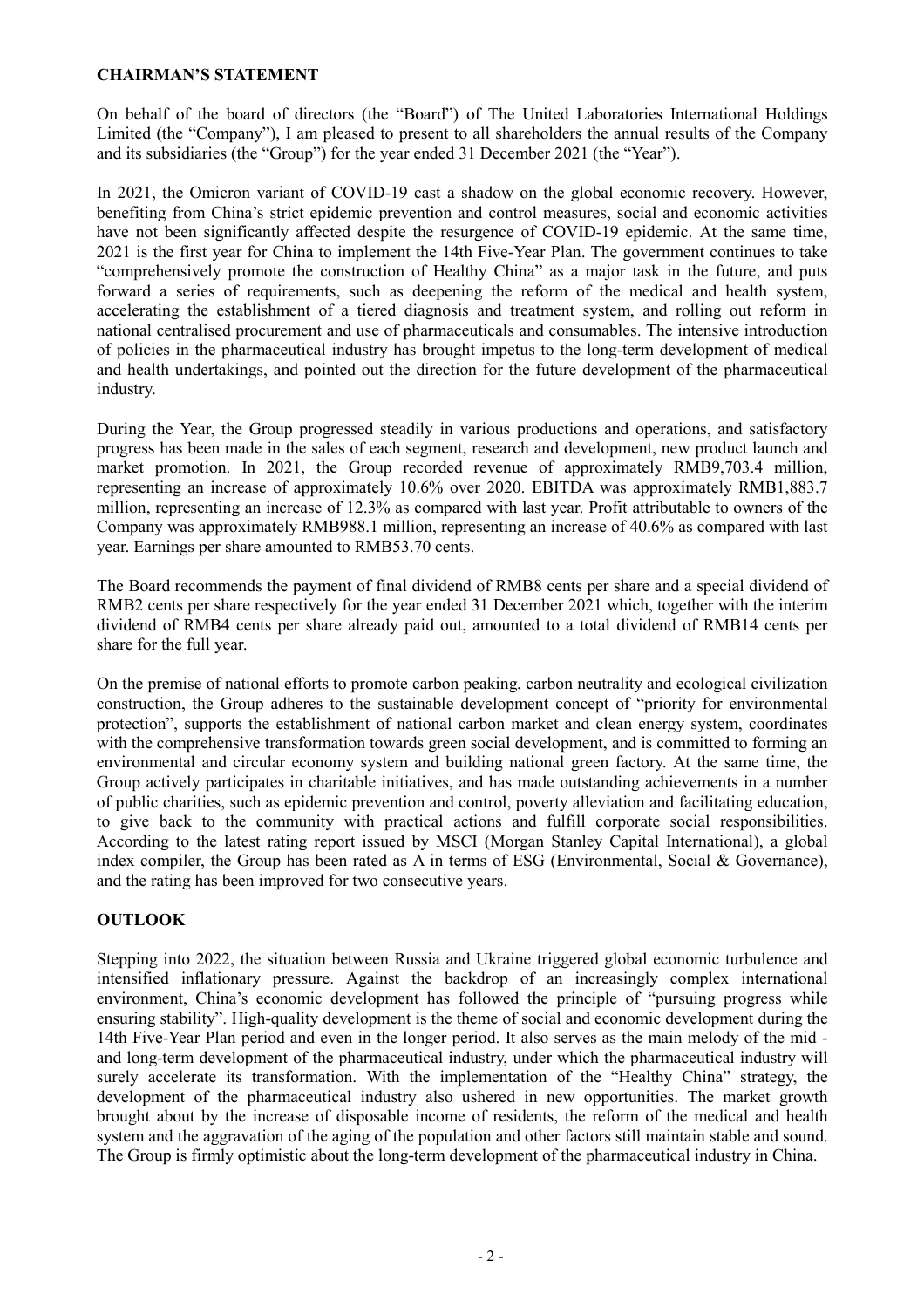The Group will consistently adhere to its commitment to the mission and vision of "Making Life More Valuable", depend on the development and reform opportunities of the pharmaceutical and health industry in China, conform to the policy guidance, consolidate the development of core business, and drive enterprise transformation with scientific research and innovation. The Group will continue to input more resources in the research and development of new drugs, improve scientific research strength, expand talent team, expand field layout, develop innovative products with market potential, and provide impetus to the long-term sustainable development of the Group. The Group believes that as a pharmaceutical enterprise with comprehensive competitiveness in the pharmaceuticals' research and development, production and quality system, sales and after-sales network, talent team, we are confident to give full play to our advantages in the fierce market competition, and continue to consolidate and enhance the industry position.

On behalf of the Board, I would like to take this opportunity to thank our shareholders, customers and business partners for their full trust and support in 2021, as well as all staff for their efforts and contributions. I hope we can join hands and create a better future together.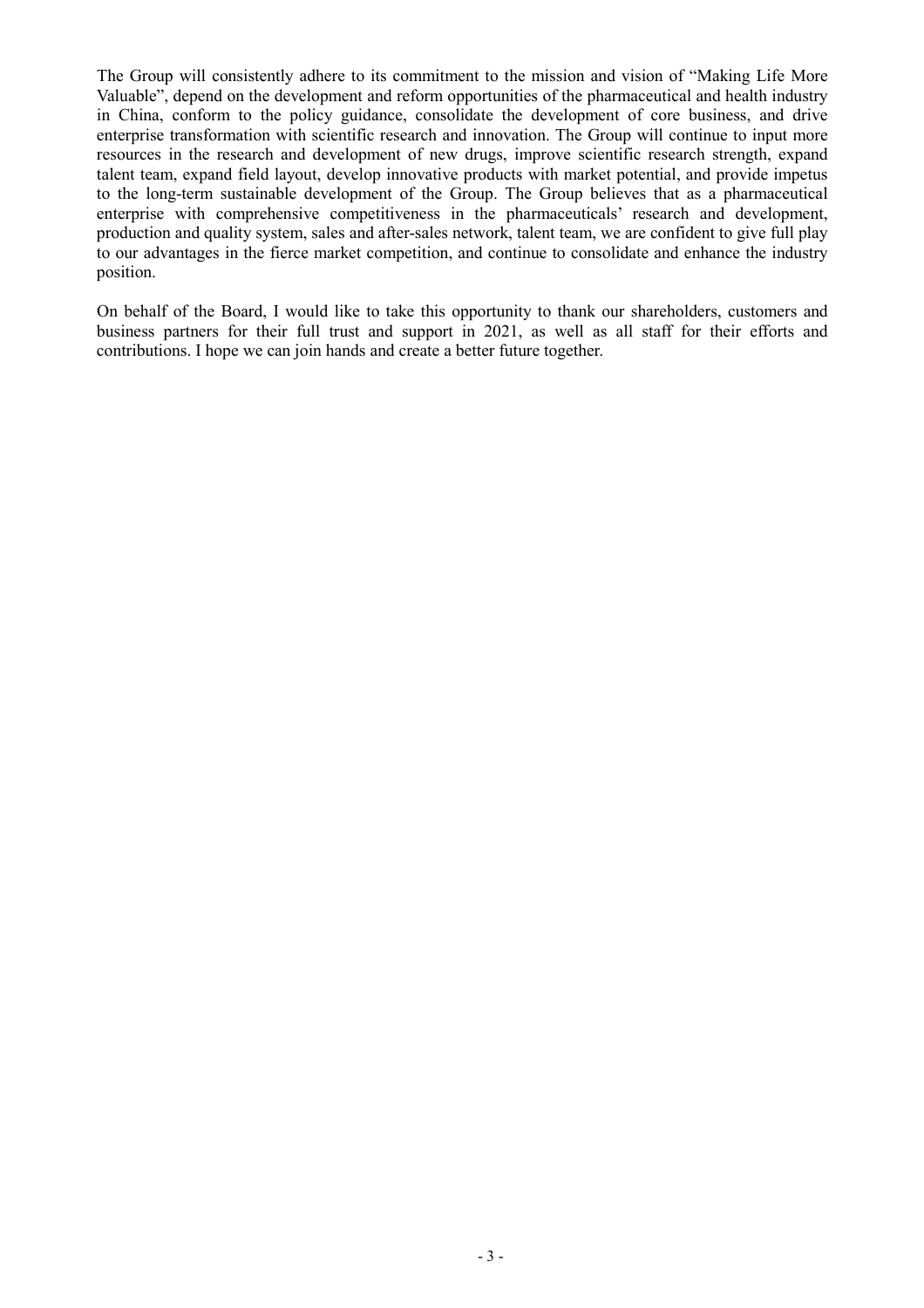## **2021 ANNUAL RESULTS**

The Board hereby announces the audited consolidated results of the Group for the year ended 31 December 2021 together with the comparative figures for the year 2020 as follows:

## **Consolidated Statement of Profit or Loss and Other Comprehensive Income For the year ended 31 December 2021**

|                                                                                                                                            |                | 2021             | 2020           |
|--------------------------------------------------------------------------------------------------------------------------------------------|----------------|------------------|----------------|
|                                                                                                                                            | <b>Notes</b>   | <b>RMB'000</b>   | <b>RMB'000</b> |
| Revenue                                                                                                                                    | 3              | 9,703,438        | 8,772,488      |
| Cost of sales                                                                                                                              |                | (5, 492, 391)    | (4,966,270)    |
| Gross profit                                                                                                                               |                | 4,211,047        | 3,806,218      |
| Other income                                                                                                                               | $\overline{4}$ | 155,879          | 202,350        |
| Other gains and losses, net                                                                                                                | 5(a)           | 19,256           | 14,617         |
| Selling and distribution expenses                                                                                                          |                | (1,633,456)      | (1,483,868)    |
| Administrative expenses                                                                                                                    |                | (698, 335)       | (742,002)      |
| Other expenses                                                                                                                             | 5(b)           | (494, 954)       | (353, 182)     |
| Impairment losses under expected credit<br>loss model, net of reversal                                                                     |                | (296, 559)       | (65, 912)      |
| Loss on fair value change of embedded                                                                                                      |                |                  |                |
| derivative components of convertible bonds                                                                                                 |                |                  | (314, 614)     |
| Finance costs                                                                                                                              | 6              | (60, 231)        | (181, 273)     |
| Profit before taxation                                                                                                                     |                | 1,202,647        | 882,334        |
| Tax expense                                                                                                                                | 7              | (213,062)        | (181, 416)     |
| Profit for the year                                                                                                                        | 8              | 989,585          | 700,918        |
| Other comprehensive income<br>Item that may be reclassified subsequently to profit or loss:<br>Exchange differences arising on translation |                |                  |                |
| of foreign operations                                                                                                                      |                | 475              | 5,904          |
| Total comprehensive income for the year                                                                                                    |                | 990,060          | 706,822        |
| Profit (loss) for the year attributable to:                                                                                                |                |                  |                |
| Owners of the Company                                                                                                                      |                | 988,098          | 702,989        |
| Non-controlling interests                                                                                                                  |                | 1,487            | (2,071)        |
|                                                                                                                                            |                | 989,585          | 700,918        |
| Total comprehensive income (expense) for the year<br>attributable to:                                                                      |                |                  |                |
| Owners of the Company                                                                                                                      |                | 988,573          | 708,893        |
| Non-controlling interests                                                                                                                  |                | 1,487            | (2,071)        |
|                                                                                                                                            |                | 990,060          | 706,822        |
| <b>Earnings per share</b>                                                                                                                  | 10             | <b>RMB</b> cents | RMB cents      |
| - Basic                                                                                                                                    |                | 53.70            | 39.81          |
| - Diluted                                                                                                                                  |                | 53.70            | 39.81          |
|                                                                                                                                            |                |                  |                |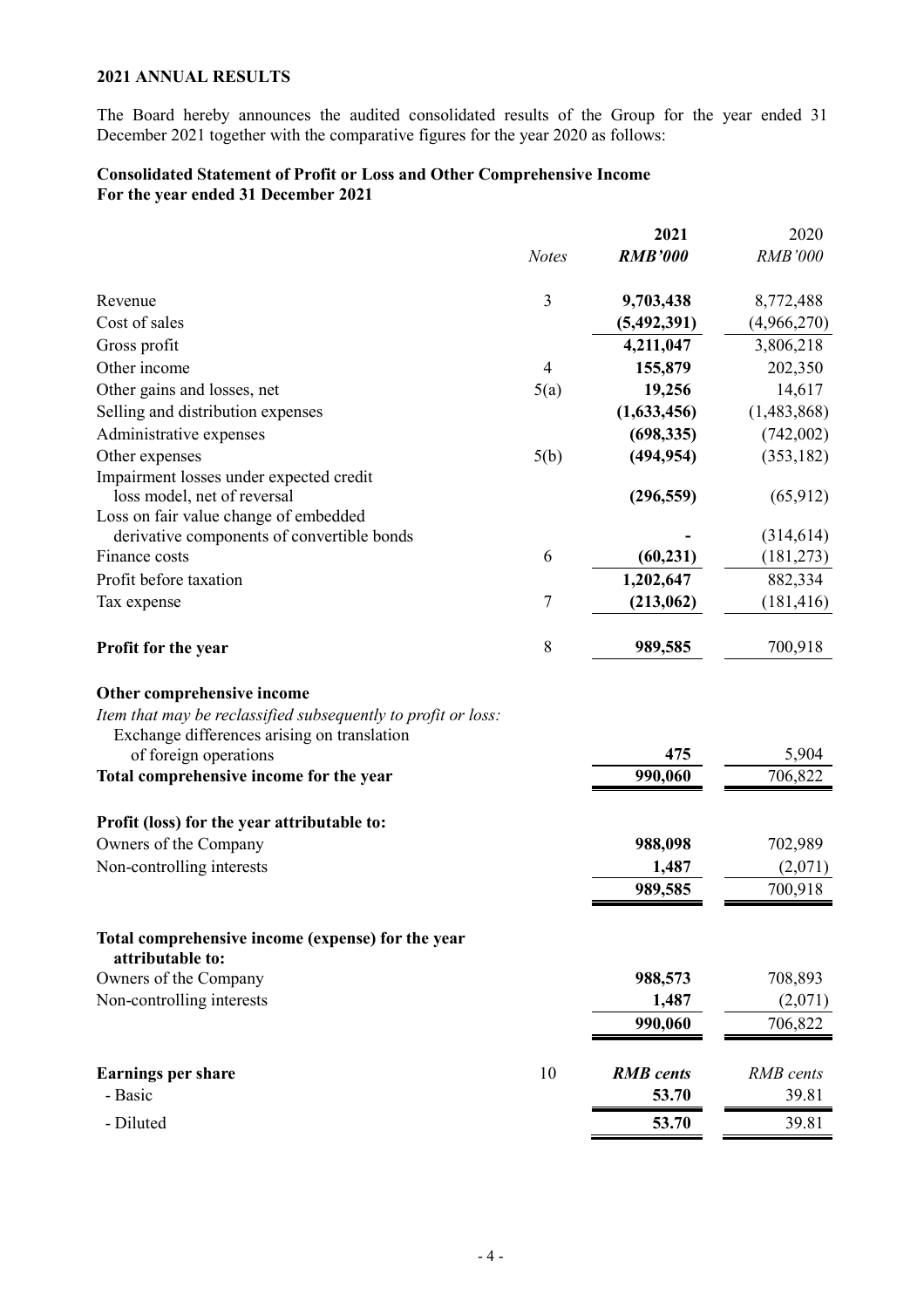#### **Consolidated Statement of Financial Position At 31 December 2021**

|                                                      | 2021                           | 2020           |
|------------------------------------------------------|--------------------------------|----------------|
|                                                      | <b>Notes</b><br><b>RMB'000</b> | <b>RMB'000</b> |
| <b>Non-current assets</b>                            |                                |                |
| Property, plant and equipment<br>11                  | 5,842,295                      | 6,147,029      |
| Right-of-use assets                                  | 227,174                        | 225,908        |
| Goodwill                                             | 3,031                          | 3,031          |
| Intangible assets                                    | 119,826                        | 131,280        |
| Deposit for acquisition of land use rights           | 7,262                          | 7,262          |
| Deposits for acquisition of property, plant          |                                |                |
| and equipment                                        | 61,917                         | 15,775         |
| Other pledged deposits                               |                                | 24,000         |
| Consideration receivables                            | 12                             | 105,679        |
| Financial asset at fair value through profit or loss | 500                            | 500            |
| Deferred tax assets                                  | 82,782                         | 78,253         |
|                                                      | 6,344,787                      | 6,738,717      |
|                                                      |                                |                |
| <b>Current assets</b>                                |                                |                |
| Inventories                                          | 2,004,029                      | 1,428,502      |
| Trade and bills receivables, other receivables,      |                                |                |
| deposits and prepayments                             | 12<br>3,799,905                | 3,359,499      |
| Other pledged deposits                               | 24,000                         |                |
| Pledged bank deposits                                | 827,389                        | 440,194        |
| Bank balances and cash                               | 3,331,009                      | 2,996,802      |
|                                                      | 9,986,332                      | 8,224,997      |
| <b>Current liabilities</b>                           |                                |                |
| Trade and other payables                             | 13<br>4,699,608                | 3,692,715      |
| <b>Contract liabilities</b>                          | 107,955                        | 78,125         |
| Derivative financial instrument                      | 5,812                          |                |
| Lease liabilities                                    | 3,871                          | 1,686          |
| Tax payables                                         | 108,094                        | 180,196        |
| Borrowings - due within one year                     | 1,609,906                      | 907,142        |
|                                                      | 6,535,246                      | 4,859,864      |
|                                                      |                                |                |
| Net current assets                                   | 3,451,086                      | 3,365,133      |
| <b>Total assets less current liabilities</b>         | 9,795,873                      | 10,103,850     |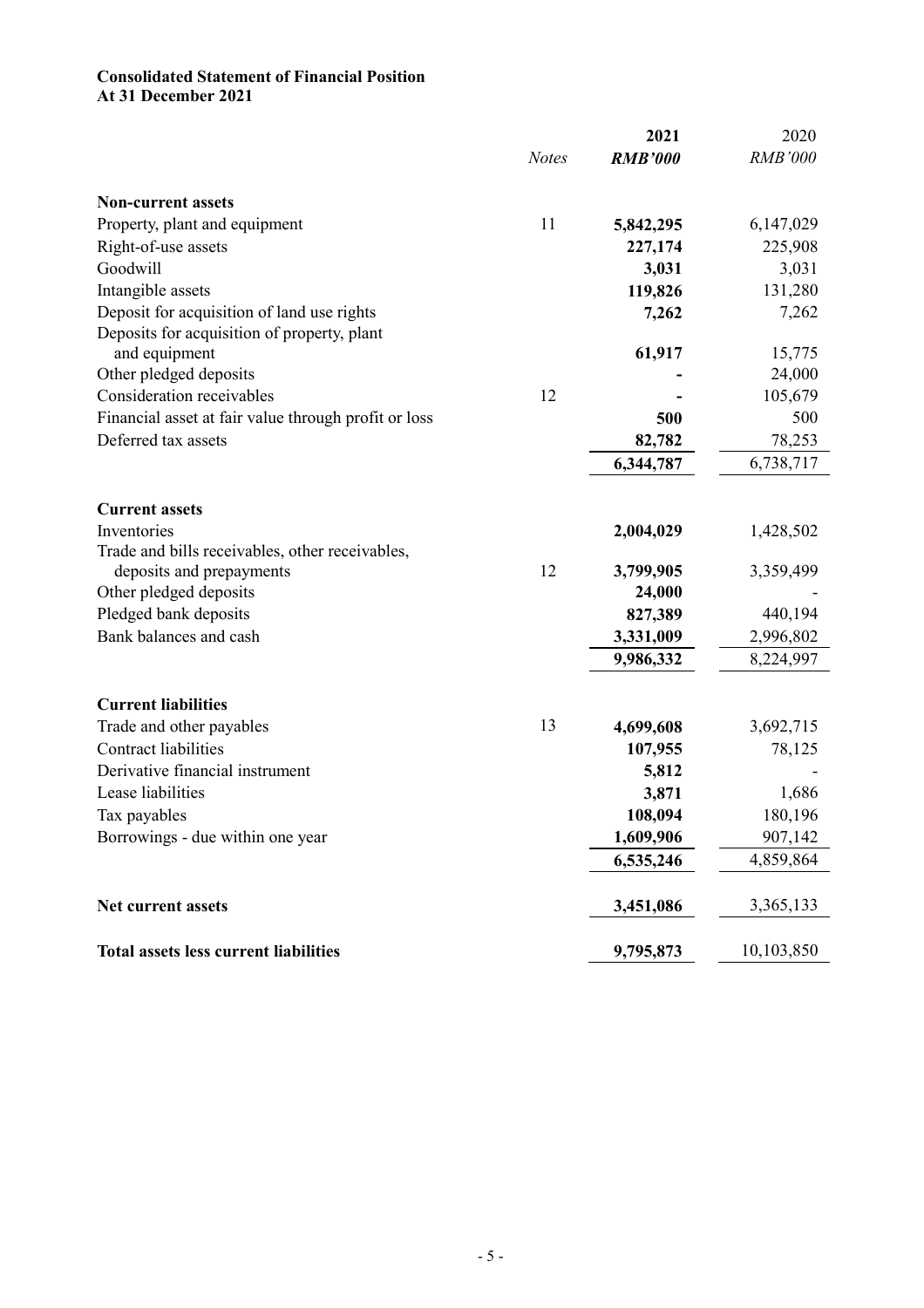|                                                  |              | 2021           | 2020           |
|--------------------------------------------------|--------------|----------------|----------------|
|                                                  | <b>Notes</b> | <b>RMB'000</b> | <b>RMB'000</b> |
| <b>Non-current liabilities</b>                   |              |                |                |
| Deferred tax liabilities                         |              | 172,309        | 119,582        |
| Deferred income in respect of                    |              |                |                |
| government grants                                | 13           | 55,319         | 65,351         |
| Derivative financial instrument                  |              |                | 4,573          |
| Lease liabilities                                |              | 7,125          |                |
| Borrowings - due after one year                  |              | 221,212        | 1,302,509      |
|                                                  |              |                |                |
|                                                  |              | 455,965        | 1,492,015      |
|                                                  |              | 9,339,908      | 8,611,835      |
|                                                  |              |                |                |
| <b>Capital and reserves</b>                      |              |                |                |
| Share capital                                    |              | 17,125         | 17,183         |
| Reserves                                         |              | 9,323,367      | 8,596,723      |
| Equity attributable to owners of the Company     |              | 9,340,492      | 8,613,906      |
| Equity attributable to non-controlling interests |              | (584)          | (2,071)        |
|                                                  |              |                |                |
| <b>Total Equity</b>                              |              | 9,339,908      | 8,611,835      |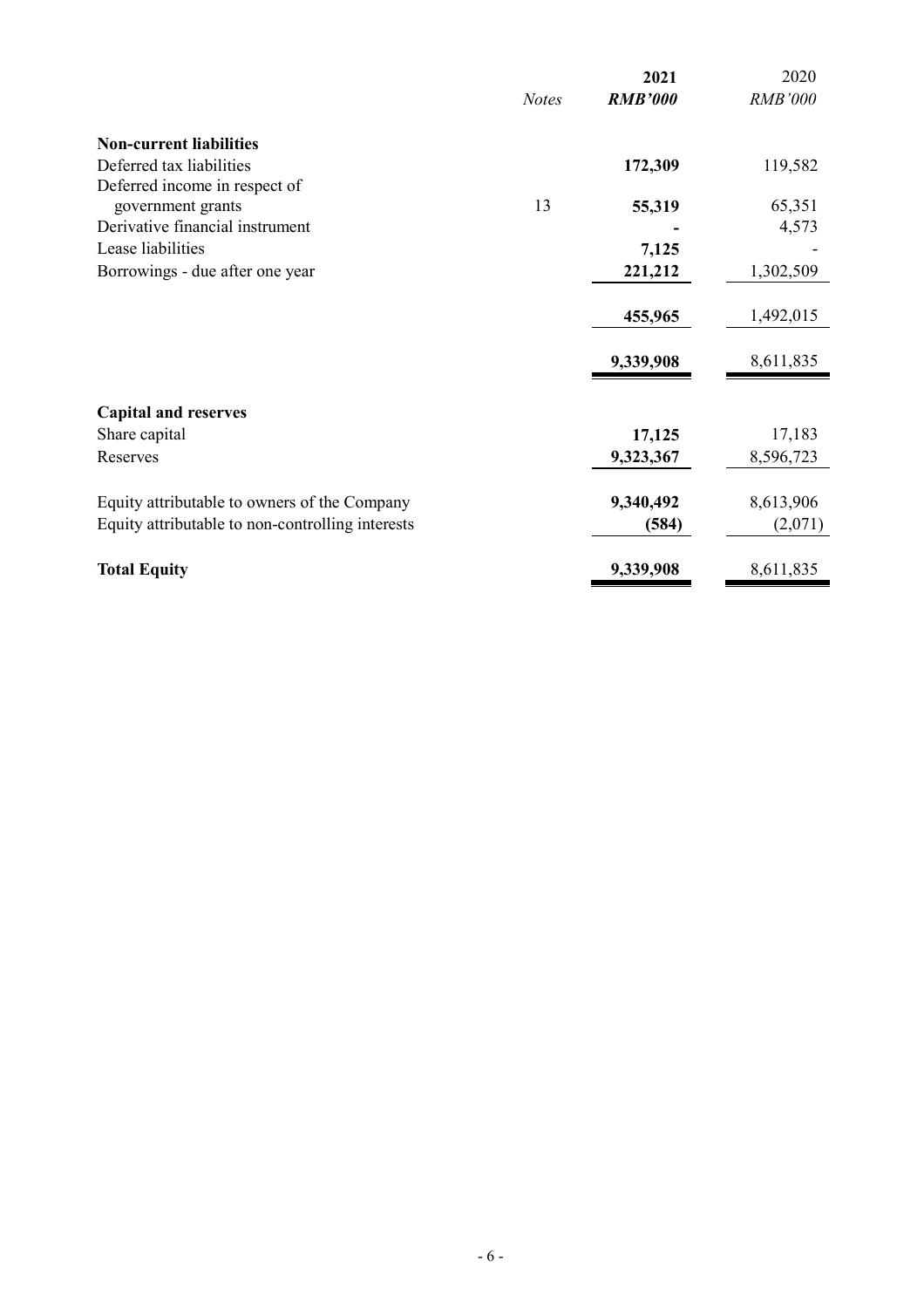## **Notes:**

## **1. General**

The United Laboratories International Holdings Limited (the "Company") is a public limited company incorporated in the Cayman Islands and its shares are listed on The Stock Exchange of Hong Kong Limited ("Stock Exchange"). The Company's parent company and ultimate holding company is Heren Far East Limited, a company incorporated in the British Virgin Islands and is ultimately controlled by The Choys' Family Trusts. The Company's registered office is located at Cricket Square, Hutchins Drive, P.O. Box 2681, Grand Cayman, KY1-1111, Cayman Islands and its principal place of business is located at 6 Fuk Wang Street, Yuen Long Industrial Estate, Yuen Long, New Territories, Hong Kong.

The consolidated financial statements are presented in Renminbi ("RMB") which is also the functional currency of the Company and most of its subsidiaries (the "Group"), the currency of the primary economic environment in which the principal subsidiaries of the Company operate.

## **2. Application of amendments to Hong Kong Financial Reporting Standards ("HKFRSs")**

## **Amendments to HKFRSs that are mandatorily effective for the current year**

In the current year, the Group has applied the following amendments to HKFRSs issued by the Hong Kong Institute of Certified Public Accountants ("HKICPA") for the first time, which are mandatorily effective for the annual periods beginning on or after 1 January 2021 for the preparation of the consolidated financial statements:

 HKAS 39, HKFRS 7, HKFRS 4 and HKFRS 16

 Amendment to HKFRS 16 Covid-19-Related Rent Concessions Amendments to HKFRS 9, Interest Rate Benchmark Reform - Phase 2

In addition, the Group applied the agenda decision of the IFRS Interpretations Committee (the "Committee") of the International Accounting Standards Board issued in June 2021 which clarified the costs an entity should include as "estimated costs necessary to make the sale" when determining the net realisable value of inventories.

Except as described below, the application of the amendments to HKFRSs in the current year has had no material impact on the Group's financial positions and performance for the current and prior years and/or on the disclosures set out in these consolidated financial statements.

## *2.1 Impacts on application of Amendments to HKFRS 9, HKAS 39, HKFRS 7, HKFRS 4 and HKFRS 16 Interest Rate Benchmark Reform - Phase 2*

The Group has applied the amendments for the first time in the current year. The amendments relate to changes in the basis for determining the contractual cash flows of financial assets, financial liabilities and lease liabilities as a result of interest rate benchmark reform, specific hedge accounting requirements and the related disclosure requirements applying HKFRS 7 *Financial Instruments: Disclosures* ("HKFRS 7").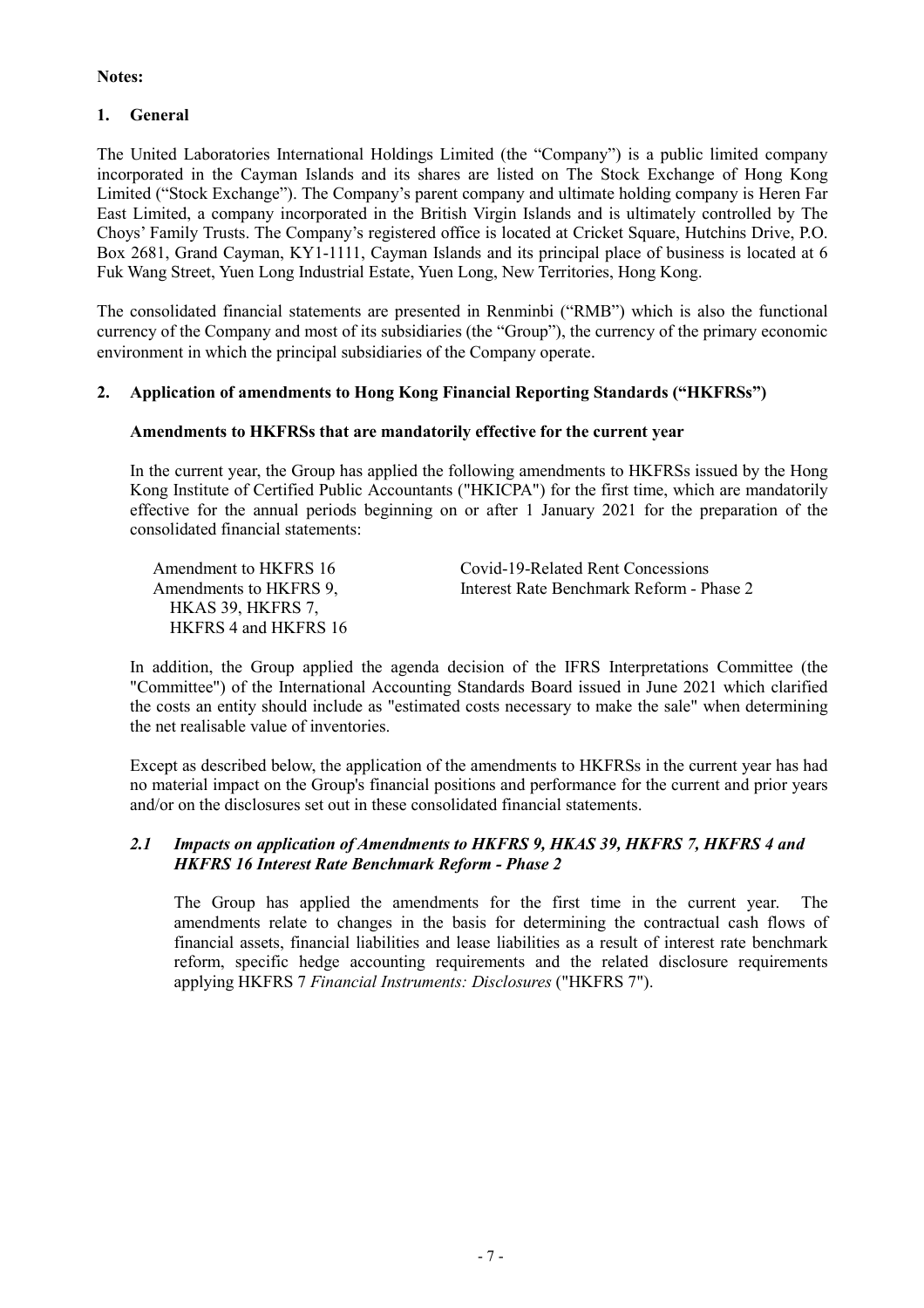As at 1 January 2021, the Group has several bank loans, the interests of which are indexed to benchmark rates that will or may be subject to interest rate benchmark reform. The following table shows the total amounts of these outstanding contracts. The amounts of liabilities are shown at their carrying amounts.

|                              | <b>HKD Hong Kong</b>   | <b>GBP</b> London      |
|------------------------------|------------------------|------------------------|
|                              | Interbank Offered Rate | Interbank Offered Rate |
|                              | <i>RMB'000</i>         | <i>RMB'000</i>         |
| <b>Financial liabilities</b> |                        |                        |
| Bank loans                   | 1,687,315              | 247,368                |

The amendments have had no impact on the consolidated financial statements as none of the relevant contracts has been transitioned to the relevant replacement rates during the year. The Group will apply the practical expedient in relation to the changes in contractual cash flows resulting from the interest rate benchmark reform for bank loans measured at amortised cost.

#### **2.2** *Impacts on application of the agenda decision of the Committee - Cost necessary to sell inventories (HKAS 2 Inventories)*

In June 2021, the Committee, through its agenda decision, clarified the costs an entity should include as "estimated costs necessary to make the sale" when determining the net realisable value of inventories. In particular, whether such costs should be limited to those that are incremental to the sale. The Committee concluded that the estimated costs necessary to make the sale should not be limited to those that are incremental but should also include costs that an entity must incur to sell its inventories including those that are not incremental to a particular sale.

The Group's accounting policy prior to the Committee's agenda decision was to determine the net realisable value of inventories taking into consideration incremental costs only. Upon application of the Committee's agenda decision, the Group changed its accounting policy to determine the net realisable value of inventories taking into consideration both incremental costs and other cost necessary to sell inventories including depreciation of the warehouse. The new accounting policy has been applied retrospectively.

The application of the Committee's agenda decision has had no material impact on the Group's financial positions and performance.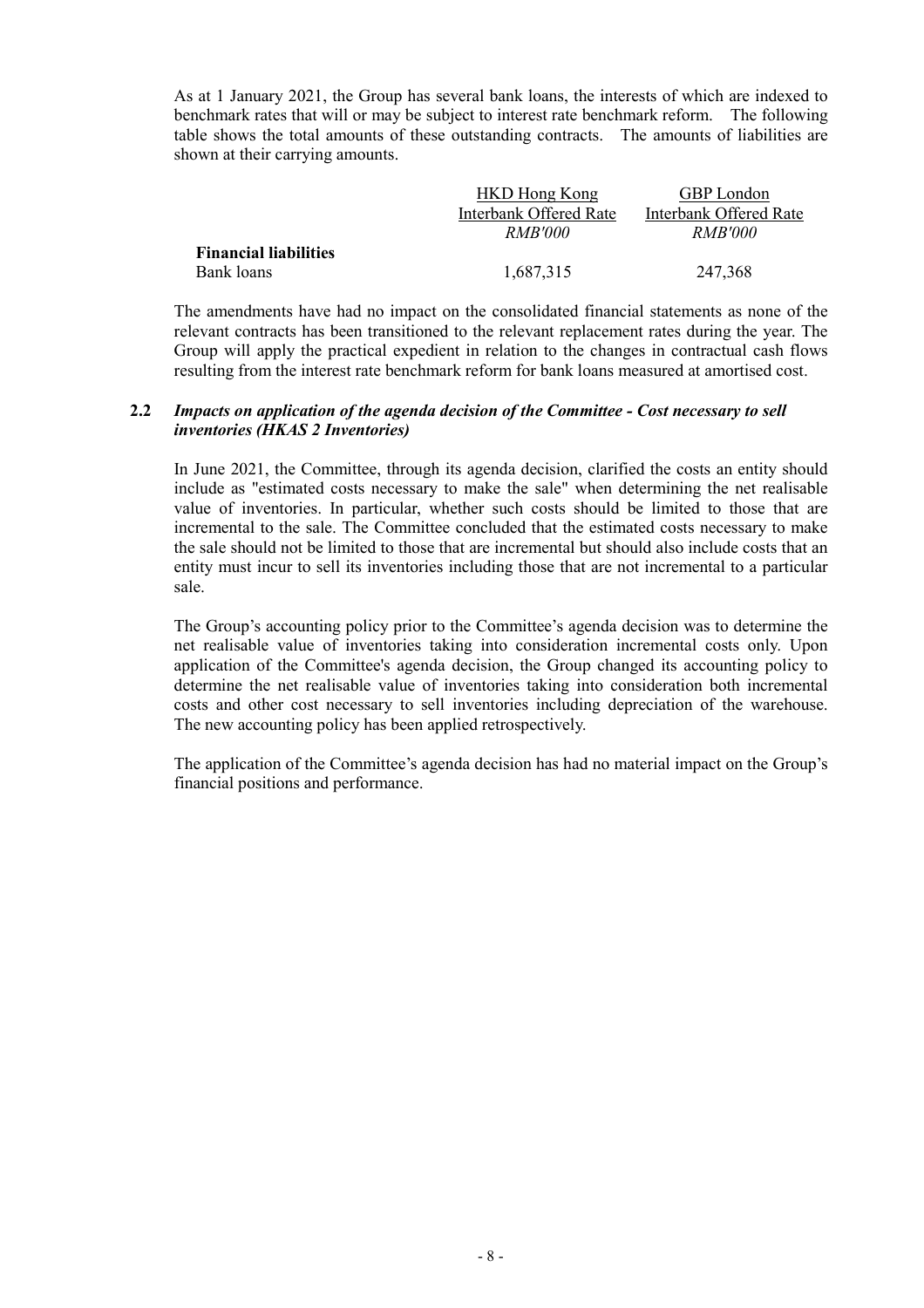#### *New and amendments to HKFRSs in issue but not yet effective*

The Group has not early applied the following new and amendments to HKFRSs that have been issued but are not yet effective:

| <b>HKFRS 17</b>                                               | Insurance Contracts and related Amendments <sup>3</sup>                                                                       |
|---------------------------------------------------------------|-------------------------------------------------------------------------------------------------------------------------------|
| Amendments to HKFRS 3                                         | Reference to the Conceptual Framework <sup>2</sup>                                                                            |
| Amendments to HKFRS 10<br>and HKAS 28                         | Sale or Contribution of Assets between an Investor<br>and its Associate or Joint Venture <sup>4</sup>                         |
| Amendment to HKFRS 16                                         | Covid-19-Related Rent Concessions beyond<br>30 June $2021^1$                                                                  |
| Amendments to HKAS 1                                          | Classification of Liabilities as Current or Non-current<br>and related amendments to Hong Kong<br>Interpretation 5 $(2020)^3$ |
| Amendments to HKAS 1 and<br><b>HKFRS</b> Practice Statement 2 | Disclosure of Accounting Policies <sup>3</sup>                                                                                |
| Amendments to HKAS 8                                          | Definition of Accounting Estimates <sup>3</sup>                                                                               |
| Amendments to HKAS 12                                         | Deferred Tax related to Assets and Liabilities arising<br>from a Single Transaction <sup>3</sup>                              |
| Amendments to HKAS 16                                         | Property, Plant and Equipment - Proceeds before<br>Intended Use <sup>2</sup>                                                  |
| Amendments to HKAS 37                                         | Onerous Contracts - Cost of Fulfilling a Contract <sup>2</sup>                                                                |
| Amendments to HKFRSs                                          | Annual Improvements to HKFRSs 2018 - 2020 <sup>2</sup>                                                                        |

<sup>1</sup> Effective for annual periods beginning on or after 1 April 2021.

<sup>2</sup> Effective for annual periods beginning on or after 1 January 2022.

<sup>3</sup> Effective for annual periods beginning on or after 1 January 2023.

<sup>4</sup> Effective for annual periods beginning on or after a date to be determined.

#### **3. Revenue and segment information**

The Group is currently organised into three revenue streams, including Intermediate products, Bulk medicine and Finished products.

The three revenue streams are the operating and reportable segments of the Group on which the Group reports its primary segment information.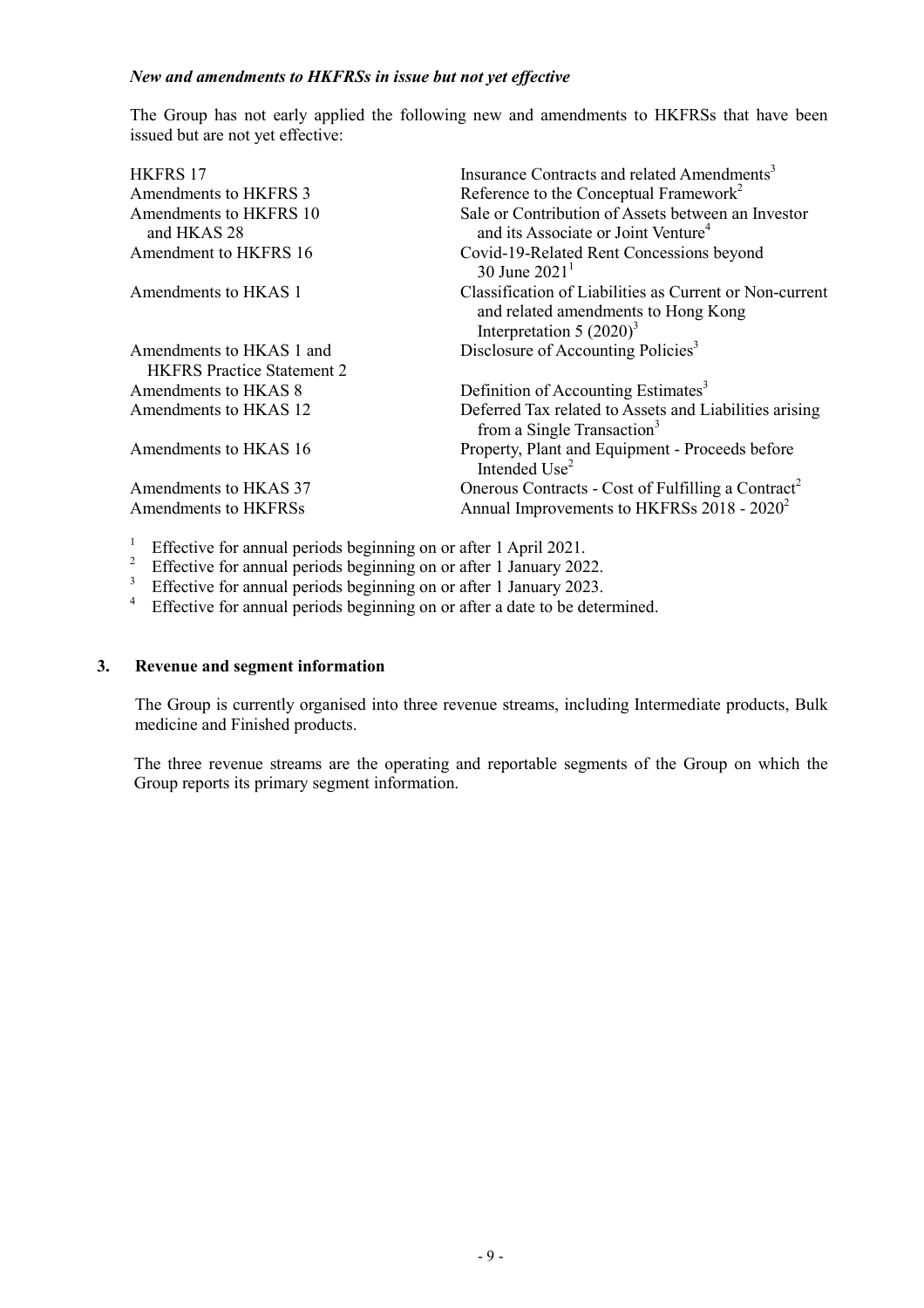## (a) Segment revenue and results:

# *Year ended 31 December 2021*

|                                            | Intermediate<br>products | <b>Bulk</b><br>medicine | Finished<br>products | Segment<br>total | Elimination    | Consolidated   |
|--------------------------------------------|--------------------------|-------------------------|----------------------|------------------|----------------|----------------|
|                                            | <b>RMB'000</b>           | <b>RMB'000</b>          | <b>RMB'000</b>       | <b>RMB'000</b>   | <b>RMB'000</b> | <b>RMB'000</b> |
| <b>REVENUE</b>                             |                          |                         |                      |                  |                |                |
| <b>External</b> sales                      | 1,700,337                | 3,968,575               | 4,034,526            | 9,703,438        |                | 9,703,438      |
| Inter-segment sales                        | 1,684,837                | 585,413                 |                      | 2,270,250        | (2,270,250)    |                |
| Segment revenue                            | 3,385,174                | 4,553,988               | 4,034,526            | 11,973,688       | (2,270,250)    | 9,703,438      |
| <b>RESULT</b>                              |                          |                         |                      |                  |                |                |
| Segment profit                             | 396,151                  | 202,220                 | 875,571              |                  |                | 1,473,942      |
|                                            |                          |                         |                      |                  |                |                |
| Unallocated                                |                          |                         |                      |                  |                |                |
| other income                               |                          |                         |                      |                  |                | 147,311        |
| Unallocated                                |                          |                         |                      |                  |                |                |
| corporate expenses                         |                          |                         |                      |                  |                | (106, 227)     |
| Unallocated other gains                    |                          |                         |                      |                  |                |                |
| and losses, net<br>Impairment losses under |                          |                         |                      |                  |                | 41,799         |
| expected credit loss                       |                          |                         |                      |                  |                |                |
| model, net of reversal                     |                          |                         |                      |                  |                | (293, 947)     |
| Finance costs                              |                          |                         |                      |                  |                | (60, 231)      |
| Profit before taxation                     |                          |                         |                      |                  |                | 1,202,647      |

# *Year ended 31 December 2020*

|                     | Intermediate<br>products<br><b>RMB'000</b> | Bulk<br>medicine<br><b>RMB'000</b> | Finished<br>products<br><b>RMB'000</b> | Segment<br>total<br><b>RMB'000</b> | Elimination<br><b>RMB'000</b> | Consolidated<br><b>RMB'000</b> |
|---------------------|--------------------------------------------|------------------------------------|----------------------------------------|------------------------------------|-------------------------------|--------------------------------|
| <b>REVENUE</b>      |                                            |                                    |                                        |                                    |                               |                                |
| External sales      | 1,429,690                                  | 3,620,720                          | 3,722,078                              | 8,772,488                          |                               | 8,772,488                      |
| Inter-segment sales | 1,397,230                                  | 592,085                            |                                        | 1,989,315                          | (1,989,315)                   |                                |
| Segment revenue     | 2,826,920                                  | 4,212,805                          | 3,722,078                              | 10,761,803                         | (1,989,315)                   | 8,772,488                      |
| <b>RESULT</b>       |                                            |                                    |                                        |                                    |                               |                                |
| Segment profit      | 258,072                                    | 212,015                            | 886,608                                |                                    |                               | 1,356,695                      |
| Unallocated         |                                            |                                    |                                        |                                    |                               |                                |

| other income            | 193,232    |
|-------------------------|------------|
| Unallocated             |            |
| corporate expenses      | (110,696)  |
| Unallocated other gains |            |
| and losses, net         | 8,372      |
| Loss on fair value      |            |
| change of embedded      |            |
| derivative components   |            |
| of convertible bonds    | (314, 614) |
| Impairment losses under |            |
| expected credit loss    |            |
| model, net of reversal  | (69, 382)  |
| Finance costs           | (181, 273) |
|                         |            |
| Profit before taxation  | 882,334    |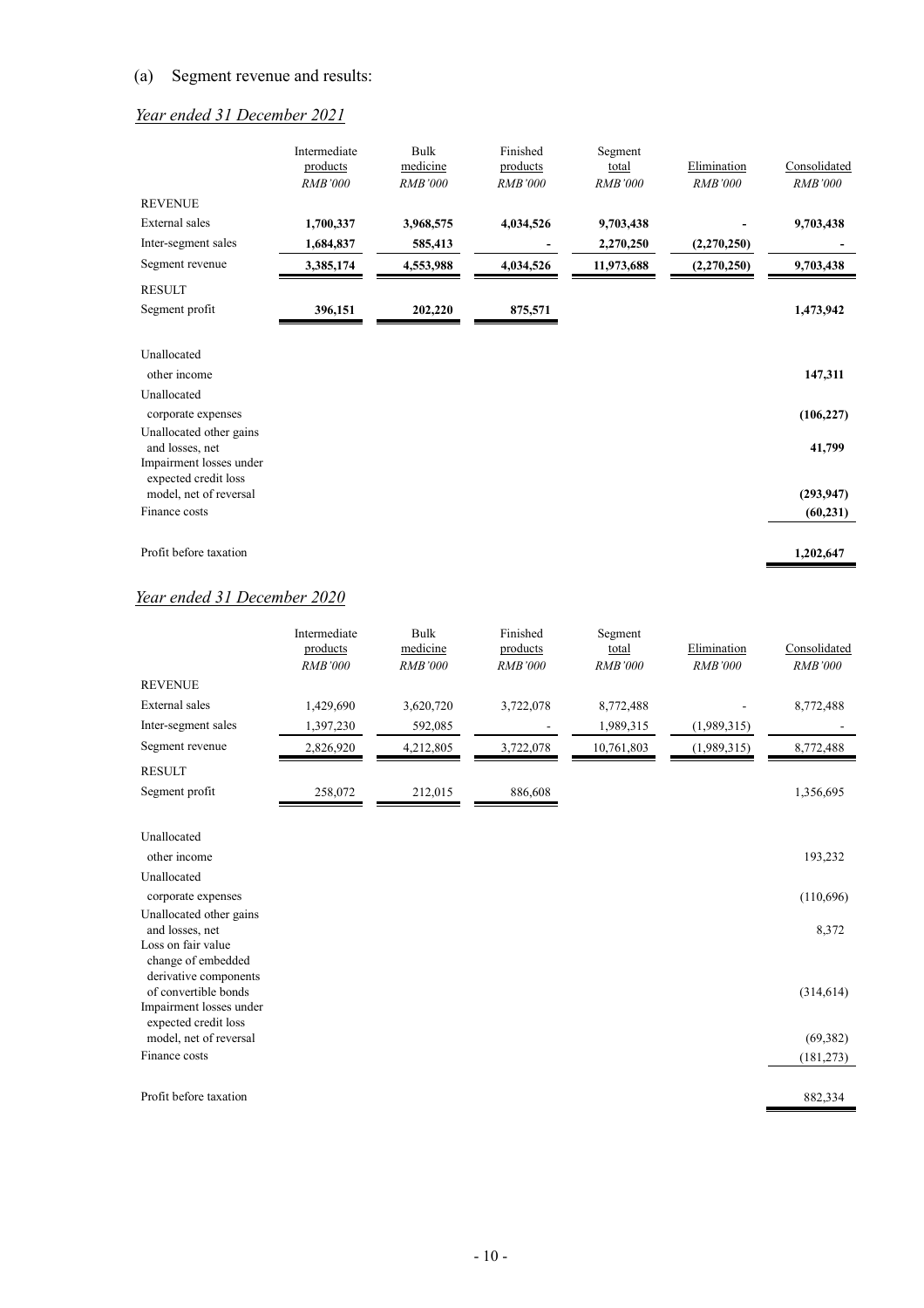## (b) Geographical information

The revenue by geographical market (irrespective of the origin of the goods) based on the location of the customers are presented below:

|                                                        | Revenue from       |                |
|--------------------------------------------------------|--------------------|----------------|
|                                                        | external customers |                |
|                                                        | 2021               | 2020           |
|                                                        | <b>RMB'000</b>     | <b>RMB'000</b> |
| The People's Republic of China ("PRC"),                |                    |                |
| including Hong Kong (country of domicile)              | 7,607,485          | 6,259,058      |
| Europe                                                 | 530,715            | 730,289        |
| India                                                  | 688,842            | 818,938        |
| Middle East                                            | 27,844             | 58,040         |
| South America                                          | 234,769            | 227,875        |
| Other Asian regions                                    | 480,380            | 421,103        |
| Other regions                                          | 133,403            | 257,185        |
|                                                        | 9,703,438          | 8,772,488      |
| <b>Other income</b><br>4.                              |                    |                |
|                                                        | 2021               | 2020           |
|                                                        | <b>RMB'000</b>     | <b>RMB'000</b> |
| Bank interest income                                   | 51,594             | 41,093         |
| Sales of scrap materials                               | 8,568              | 9,118          |
| Imputed interest income from consideration receivables | 31,186             | 71,695         |
| Subsidy income (Note)                                  | 44,419             | 66,207         |
| Sundry income                                          | 20,112             | 14,237         |
|                                                        | 155,879            | 202,350        |

Note: Subsidy income includes government grants from the PRC government which are specifically for (i) capital expenditure incurred for plant and machinery, which are recognised as income over the useful life of related assets; (ii) incentives and other subsidies for research and development activities, which are recognised upon meeting the specific conditions; and (iii) incentives which have no specific conditions attached to the grants.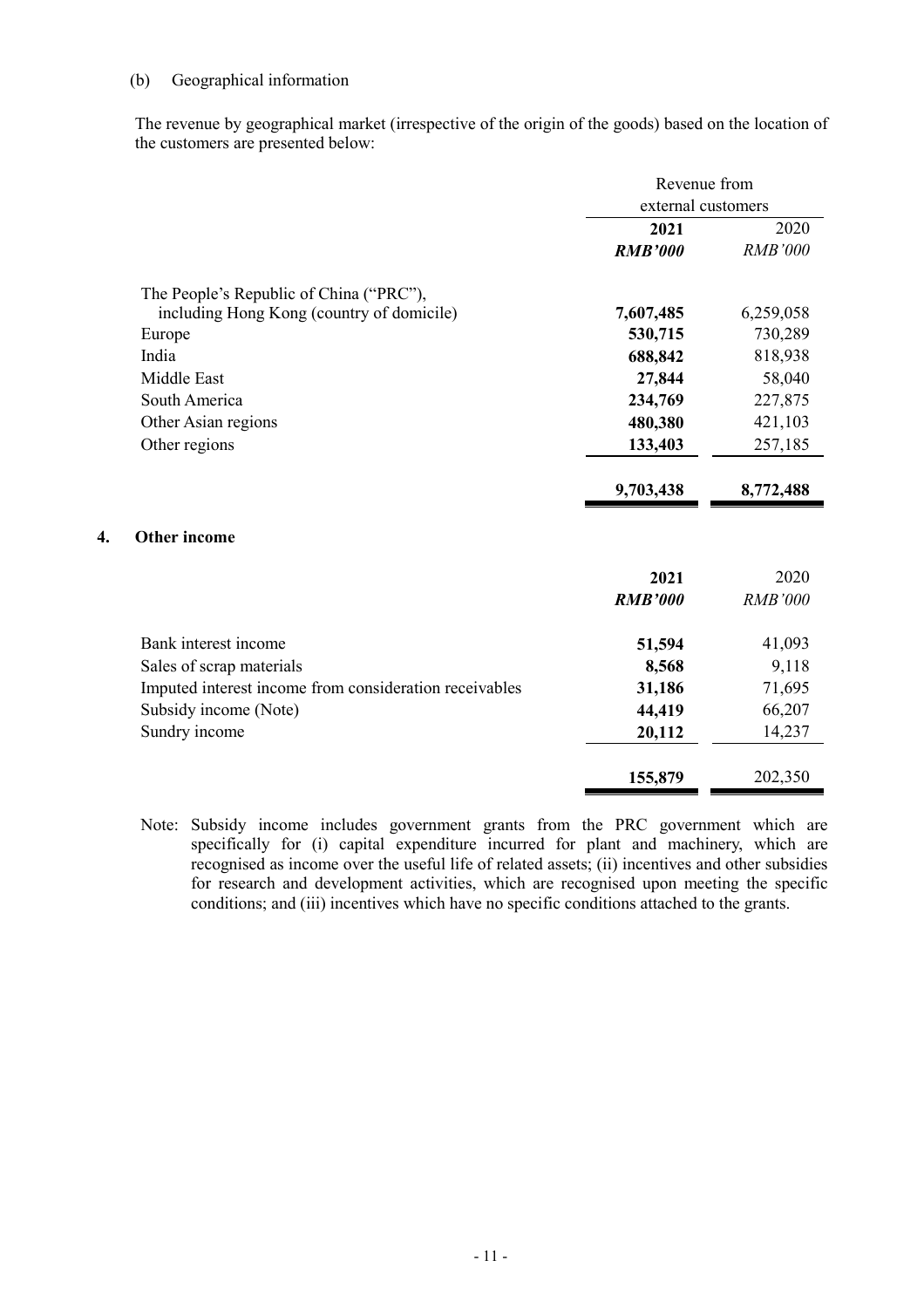#### **5. Other gains and losses, net/other expenses**

|     |                                                 | 2021           | 2020           |
|-----|-------------------------------------------------|----------------|----------------|
|     |                                                 | <b>RMB'000</b> | <b>RMB'000</b> |
| (a) | Other gains and losses, net                     |                |                |
|     | Net (gain) loss on fair value change of         |                |                |
|     | derivative financial instruments (Note)         | (8,120)        | 3,137          |
|     | Write-down (reversal of write-down) of deposits |                |                |
|     | for property, plant and equipment               | 3,165          | (1,389)        |
|     | Net loss (gain) on disposal of property, plant  |                |                |
|     | and equipment                                   | 19,381         | (43, 535)      |
|     | Net foreign exchange (gain) loss                | (34, 550)      | 27,184         |
|     | Net gain on lease modification                  |                | (13)           |
|     | Others                                          | 868            | (1)            |
|     |                                                 | (19,256)       | (14,617)       |
| (b) | Other expenses                                  |                |                |
|     | Research and development expenditures           | 465,243        | 339,567        |
|     | Tax penalty                                     | 223            | 800            |
|     | Land penalty                                    | 1,739          | 5,767          |
|     | Others                                          | 27,749         | 7,048          |
|     |                                                 | 494,954        | 353,182        |

Note: During the years ended 31 December 2021 and 2020, the Group had entered into several foreign currency forward contracts with banks and financial institutions to reduce its exposure to foreign currency risks. These derivatives were not accounted for under hedge accounting. There was one (2020: one) outstanding derivative financial instrument held by the Group as at 31 December 2021.

## **6. Finance costs**

|                                                               | 2021<br><b>RMB'000</b> | 2020<br><b>RMB'000</b> |
|---------------------------------------------------------------|------------------------|------------------------|
| Interest on borrowings                                        | 63,532                 | 145,953                |
| Interest on convertible bonds                                 |                        | 42,981                 |
| Interest on lease liabilities                                 | 697                    | 80                     |
|                                                               | 64,229                 | 189,014                |
| Less: amounts capitalised in property, plant and<br>equipment | (3,998)                | (7, 741)               |
|                                                               | 60,231                 | 181,273                |

Borrowing costs capitalised during the year arose on the general borrowing pool and are calculated by applying a capitalisation rate of 2.61% (2020: 4.28%) per annum to expenditure on qualifying assets.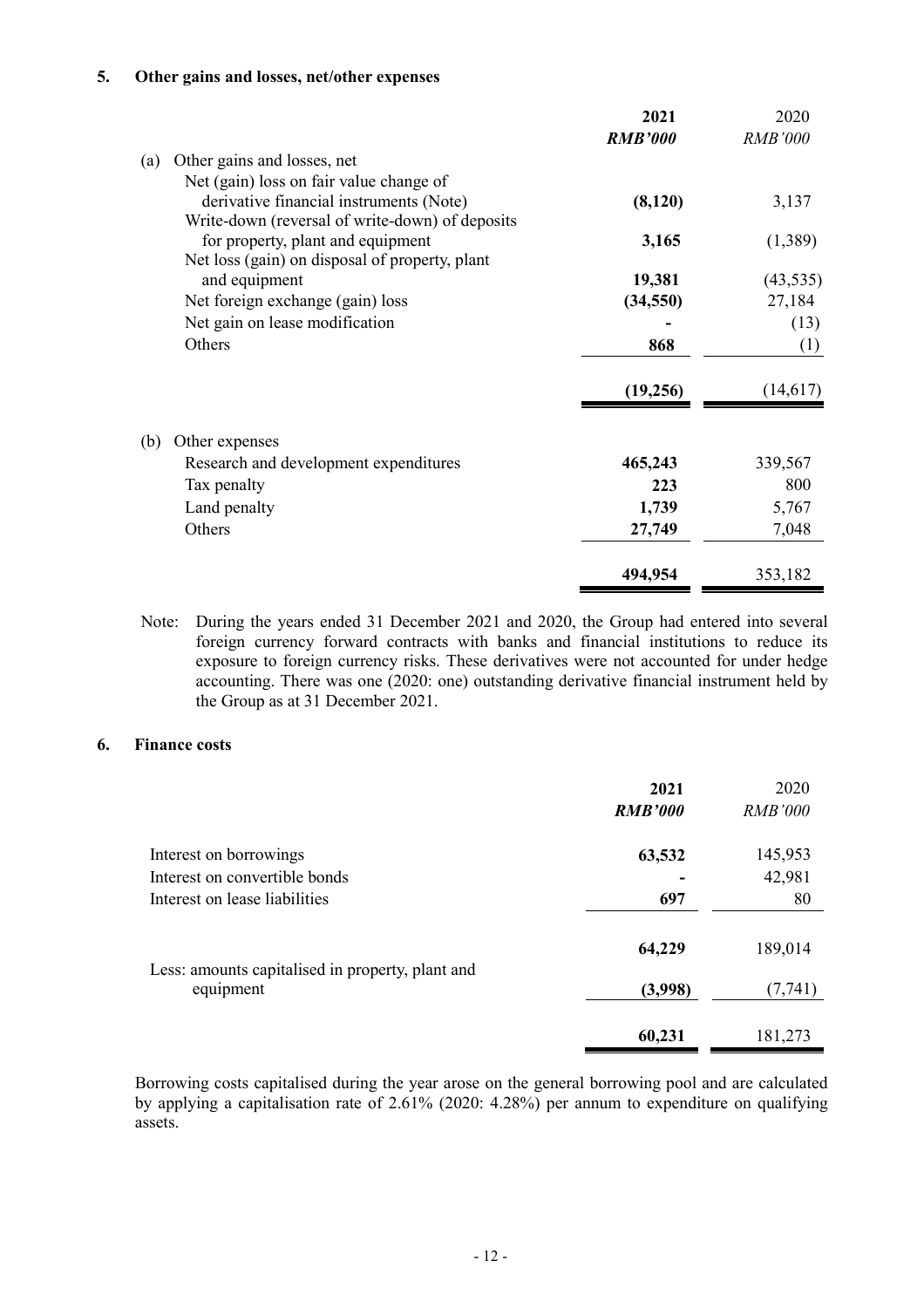## **7. Tax expenses**

|                                            | 2021<br><b>RMB'000</b> | 2020<br><b>RMB'000</b> |
|--------------------------------------------|------------------------|------------------------|
| The tax charge comprises:                  |                        |                        |
| Current tax                                |                        |                        |
| PRC Enterprise Income Tax ("EIT")          | 151,371                | 157,348                |
| PRC withholding tax on interest income     | 4,536                  | 9,253                  |
| PRC withholding tax on distributed profits |                        |                        |
| of PRC subsidiaries                        | 8,957                  |                        |
|                                            | 164,864                | 166,601                |
| Deferred tax charge                        | 48,198                 | 14,815                 |
|                                            | 213,062                | 181,416                |

Hong Kong Profits Tax is calculated at 16.5% of the estimated assessable profits for both years.

On 21 March 2018, the Hong Kong Legislative Council passed The Inland Revenue (Amendment) (No. 7) Bill 2017 (the "Bill") which introduces the two-tiered profits tax rates regime. The Bill was signed into law on 28 March 2018 and was gazetted on the following day. Under the two-tiered profits tax rates regime, the first HK\$2 million of profits of qualifying corporations will be taxed at 8.25%, and profits above HK\$2 million will be taxed at 16.5%. The two-tiered profits tax rates regime are applicable to the Hong Kong subsidiaries for its annual reporting periods beginning on or after 1 January 2018. No Hong Kong Profits Tax has been recognised as its subsidiaries incorporated in Hong Kong had no assessable profits for both years.

PRC EIT is calculated at the applicable rates of tax prevailing in the areas in which the Group operates, based on the existing legislation, interpretations and practices.

Pursuant to the PRC EIT law and its detailed implementation rules promulgated on 16 March 2007 and 6 December 2007, respectively, the tax rate for domestic and foreign enterprises is unified at 25% and is effective from 1 January 2008. Besides, with effect from 1 January 2008, if the subsidiaries are qualified as high-technology companies (under the new PRC EIT Law), the subsidiaries are entitled to a reduced rate of 15% and such qualification is subject to renewal for every three years. Certain of group entities in the PRC are entitled to the reduced tax rate of 15% for 2021 and 2020.

According to a joint circular of Ministry of Finance and State Administration of Taxation, Cai Shui 2008 No.1, dividend distributed out of the profits generated since 1 January 2008 by a PRC entity to a non-PRC tax resident shall be subject to the PRC EIT pursuant to Articles 3 and 27 of the Income Tax Law Concerning Foreign Investment Enterprises and Foreign Enterprises and Article 91 of the Detailed Rules for the Implementation of the Income Tax Law for Enterprises with Foreign Investment and Foreign Enterprises. The withholding tax rate applicable to the Group is 5%. At 31 December 2021 and 2020, deferred tax was provided for in full in respect of the temporary differences attributable to such profits.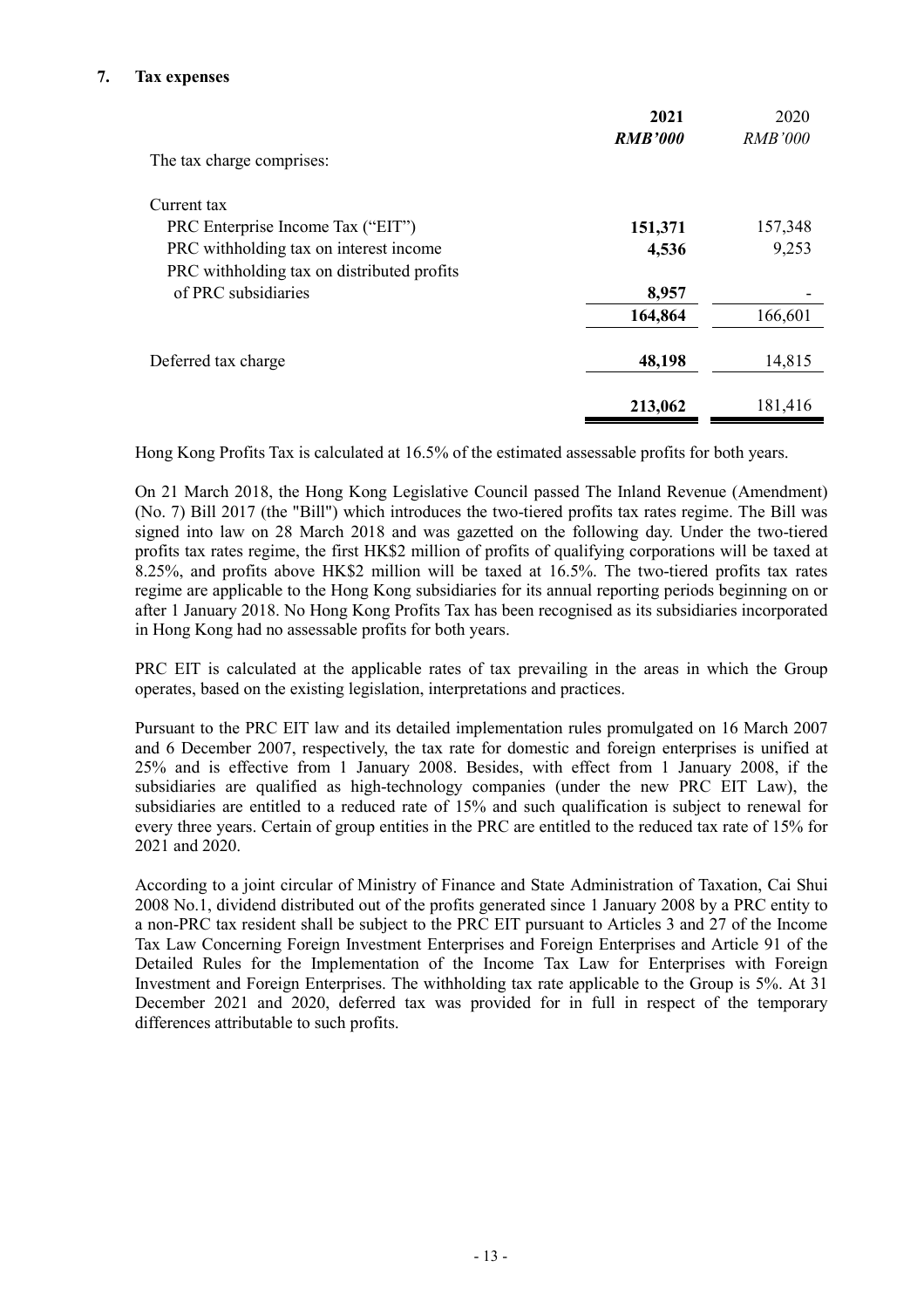## **8. Profit for the year**

**9. Dividends** 

|                                                                                                          | 2021           | 2020           |
|----------------------------------------------------------------------------------------------------------|----------------|----------------|
|                                                                                                          | <b>RMB'000</b> | <b>RMB'000</b> |
| Profit for the year has been arrived at after charging:                                                  |                |                |
| Auditor's remuneration                                                                                   | 4,583          | 4,775          |
| Depreciation                                                                                             |                |                |
| Depreciation of right-of-use assets                                                                      | 11,089         | 8,306          |
| Depreciation of property, plant and equipment                                                            | 593,150        | 593,447        |
| Amortisation of intangible assets (included in cost of sales)                                            | 16,618         | 12,712         |
| Staff costs, including directors' emoluments                                                             |                |                |
| Salaries and other benefits costs                                                                        | 1,137,517      | 1,047,329      |
| Contribution to retirement benefit schemes                                                               | 119,654        | 98,602         |
|                                                                                                          | 1,257,171      | 1,145,931      |
| Write-down of inventories, net (included in cost of sales)                                               | 2,003          | 5,263          |
| Cost of inventories recognised as expenses                                                               | 5,492,391      | 4,966,270      |
|                                                                                                          |                |                |
| <b>Dividends</b>                                                                                         |                |                |
|                                                                                                          | 2021           | 2020           |
|                                                                                                          | <b>RMB'000</b> | <b>RMB'000</b> |
|                                                                                                          |                |                |
| Dividends for ordinary shareholders of the Company<br>recognised as distribution during the current year |                |                |
| - 2021 interim dividend RMB4 cents (2020: Nil) per share                                                 | 73,616         |                |
| - 2020 final dividend RMB8 cents (2020: 2019 final<br>dividend RMB7 cents) per share                     | 147,231        | 128,140        |
|                                                                                                          |                |                |
|                                                                                                          | 220,847        | 128,140        |

Subsequent to the end of the reporting period, a final dividend of RMB8 cents (2020: RMB8 cents) per ordinary share and a special dividend of RMB2 cents (2020: nil) per ordinary share in respect of the year ended 31 December 2021, in an aggregate amount of RMB182,617,000 (2020: RMB147,231,000), has been proposed by the directors of the Company and is subject to approval by the shareholders in the forthcoming annual general meeting.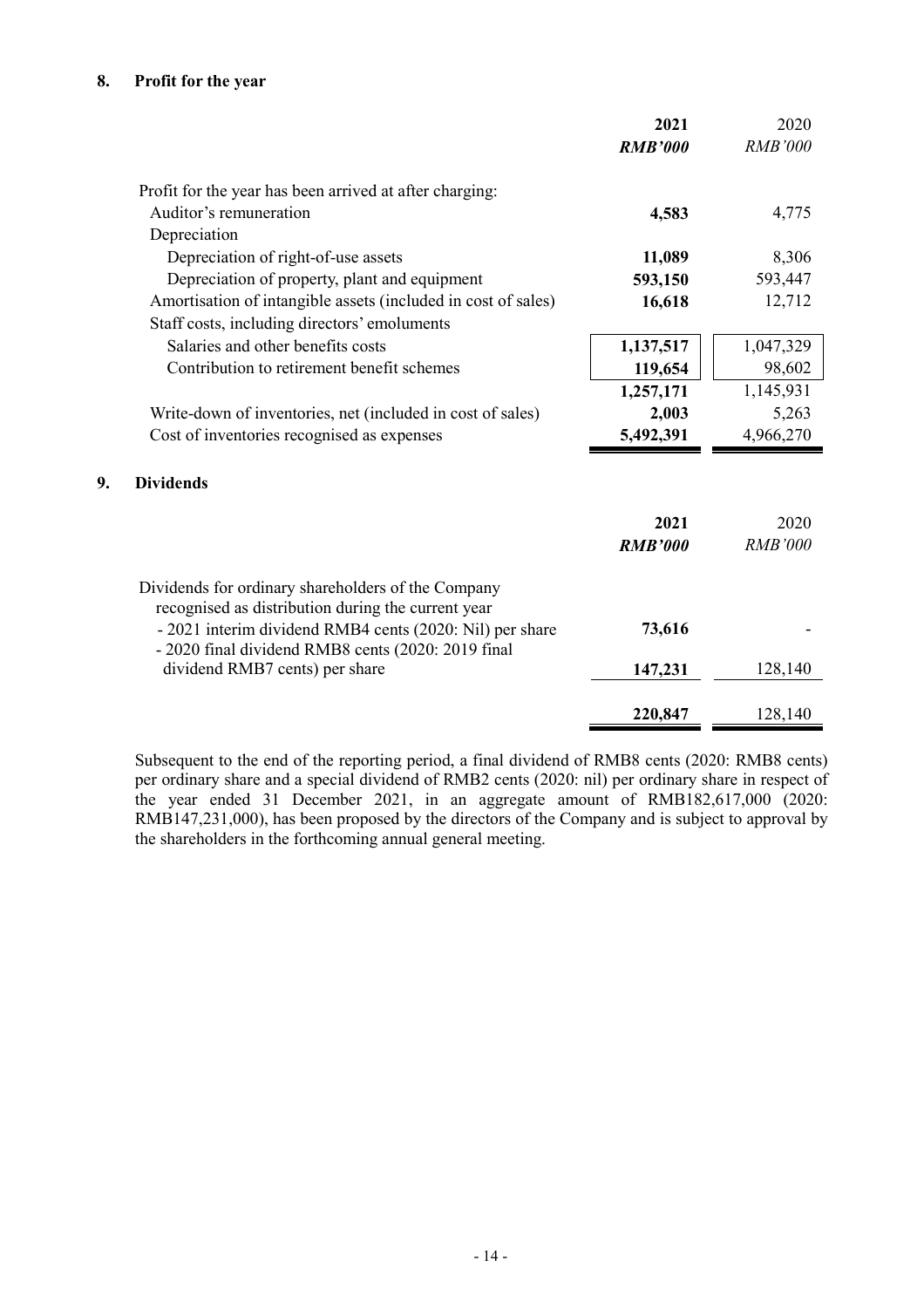#### **10. Earnings per share**

The calculation of the basic and diluted earnings per share attributable to the owners of the Company is based on the following data:

#### Earnings

|                                                                                                                       | 2021<br><b>RMB'000</b> | 2020<br><i>RMB'000</i> |
|-----------------------------------------------------------------------------------------------------------------------|------------------------|------------------------|
| Earnings for the purposes of basic and diluted earnings<br>per share being profit for the year attributable to owners |                        |                        |
| of the Company                                                                                                        | 988,098                | 702,989                |
| Number of shares                                                                                                      | 2021<br><b>'000</b>    | 2020<br>000'           |
| Weighted average number of ordinary shares<br>for the purpose of basic and diluted earnings per share                 | 1,840,043              | 1,765,968              |

No diluted earnings per share for the year ended 31 December 2021 was presented as there were no potential ordinary shares in issue for the year ended 31 December 2021.

The computation of diluted earnings per share for the year ended 31 December 2020 does not assume the conversion of the Company's convertible bonds outstanding during the year since their exercise would result in an increase in earnings per share.

#### **11. Property, plant and equipment**

During the year ended 31 December 2021, the Group spent approximately RMB326,961,000 (2020: RMB560,962,000) on the acquisition of property, plant and equipment, in order to upgrade its manufacturing capabilities.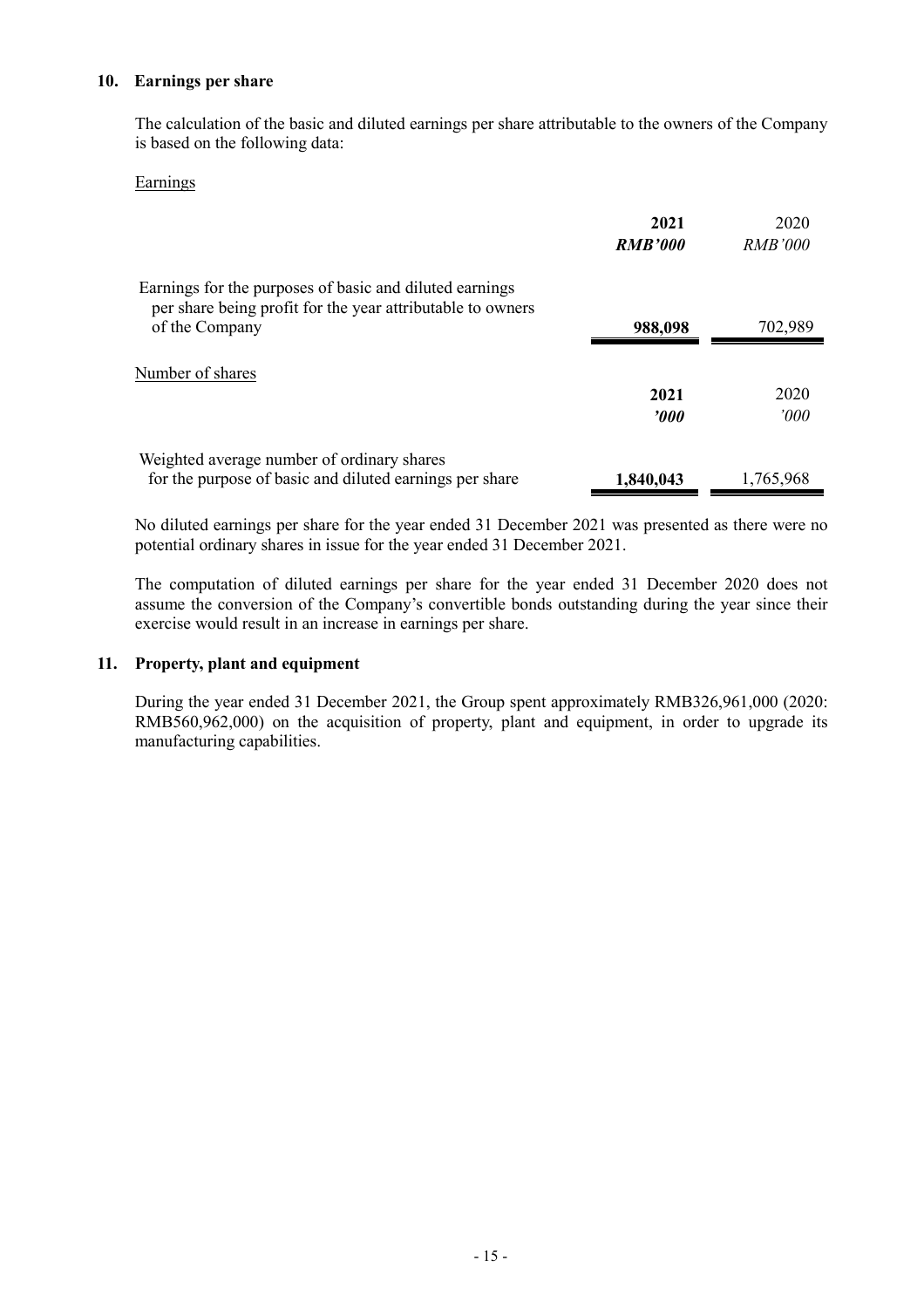#### **12. Trade and bills receivables, other receivables, deposits and prepayments**

|                                             | 2021           | 2020           |
|---------------------------------------------|----------------|----------------|
|                                             | <b>RMB'000</b> | <i>RMB'000</i> |
| Trade receivables                           | 1,624,198      | 1,420,450      |
| Less: Allowance for credit losses           | (22,309)       | (19,697)       |
| Bills receivables                           | 1,821,768      | 1,343,365      |
| Consideration receivables                   | 339,574        | 308,388        |
| Less: Allowance for credit losses           | (339,574)      | (44,709)       |
| Commercial bills receivables                |                | 244,110        |
| Less: Allowance for credit losses           |                | (35,390)       |
| Value added tax receivables                 | 103,214        | 93,924         |
| Other receivables, deposits and prepayments | 283,001        | 160,437        |
| Less: Allowance for credit losses           | (9,967)        | (5,700)        |
|                                             | 3,799,905      | 3,465,178      |
| Less: Amount due within one year            | (3,799,905)    | (3,359,499)    |
| Amount due after one year                   |                | 105,679        |

As at 1 January 2020, carrying amount of trade receivables from contracts with customers amounted to RMB1,241,536,000.

The Group normally allows a credit period of 60 days to 120 days (2020: 60 days on average) to its trade customers, and may be extended to selected customers depending on their trade volume and settlement with the Group. The bills receivables have a general maturity period of between 90 days and 180 days.

The following is an analysis of trade receivables by age, net of allowance for credit losses, presented based on dates of transferring control of the goods, and an analysis of bills receivables by age, net of allowance for credit losses, presented based on the bills issuance date, at the end of the reporting period:

|                          | 2021           | 2020           |
|--------------------------|----------------|----------------|
|                          | <b>RMB'000</b> | <b>RMB'000</b> |
| Trade receivables        |                |                |
| $0$ to 30 days           | 751,852        | 806,012        |
| $31$ to 60 days          | 388,933        | 411,407        |
| 61 to 90 days            | 213,617        | 149,574        |
| 91 to 120 days           | 155,869        | 21,955         |
| 121 to 180 days          | 65,133         | 11,805         |
| Over 180 days            | 26,485         |                |
|                          | 1,601,889      | 1,400,753      |
| <b>Bills</b> receivables |                |                |
| $0$ to 30 days           | 291,709        | 358,164        |
| $31$ to 60 days          | 411,219        | 287,311        |
| 61 to 90 days            | 314,599        | 204,825        |
| 91 to 120 days           | 214,863        | 149,526        |
| 121 to 180 days          | 557,658        | 325,678        |
| Over 180 days            | 31,720         | 17,861         |
|                          | 1,821,768      | 1,343,365      |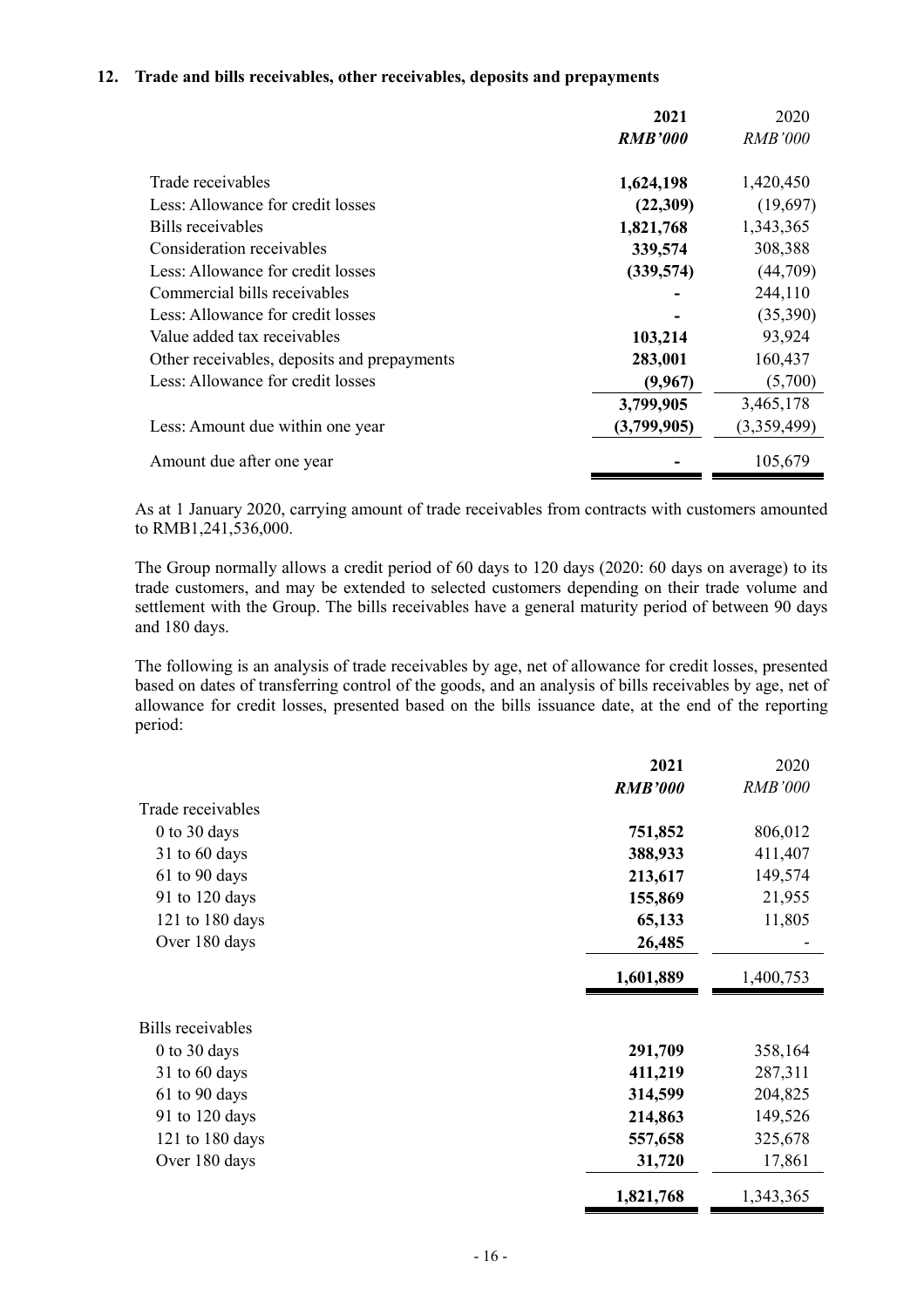## **13. Trade and other payables**

The Group normally receives credit terms of up to 120 days and 180 days for trade payables and trade payables under supplier finance arrangement, respectively, from its suppliers. The following is an analysis of the trade payables and trade payables under supplier finance arrangement by age, presented based on the invoice date or bills issuance date at the end of the reporting period:

|                                                                     | 2021           | 2020           |
|---------------------------------------------------------------------|----------------|----------------|
|                                                                     | <b>RMB'000</b> | <b>RMB'000</b> |
| Trade payables                                                      |                |                |
| 0 to 90 days                                                        | 964,555        | 899,089        |
| 91 to 180 days                                                      | 63,668         | 125,460        |
| Over 180 days                                                       | 43,744         | 21,865         |
|                                                                     | 1,071,967      | 1,046,414      |
| Trade payables under supplier finance arrangement (Note)            |                |                |
| $0$ to $90$ days                                                    | 1,377,132      | 583,980        |
| 91 to 180 days                                                      | 761,576        | 507,538        |
| Over 180 days                                                       |                | 139,563        |
|                                                                     | 2,138,708      | 1,231,081      |
| Other payables and accruals                                         | 402,368        | 419,372        |
| Other tax payable                                                   | 141,766        | 109,176        |
| Accrual of freight expense                                          | 65,019         | 44,803         |
| Accrual of salary, staff welfare                                    |                |                |
| and unclaimed annual leave                                          | 146,845        | 144,000        |
| Accrual of water, electricity fee & steam                           | 318,915        | 241,974        |
| Deferred income in respect of government grants                     | 111,397        | 122,607        |
| Payables in respect of the acquisition of property, plant           |                |                |
| and equipment                                                       | 357,942        | 398,639        |
|                                                                     | 4,754,927      | 3,758,066      |
| Less: Amount due within one year shown<br>under current liabilities | (4,699,608)    | (3,692,715)    |
|                                                                     |                |                |
| Amount shown under non-current liabilities                          | 55,319         | 65,351         |

Note: These relate to trade payables in which the Group has issued bills to the relevant suppliers for future settlement of trade payables. The Group continues to recognise these trade payables as the relevant banks are obliged to make payments only on due dates of the bills, under the same conditions as agreed with the suppliers without further extension.

#### **14. Capital commitments**

|                                                                                                                                                               | 2021<br><b>RMB'000</b> | 2020<br><i>RMB'000</i> |
|---------------------------------------------------------------------------------------------------------------------------------------------------------------|------------------------|------------------------|
| Capital expenditure in respect of acquisition of<br>property, plant and equipment contracted for but not<br>provided in the consolidated financial statements | 293,642                | 354,725                |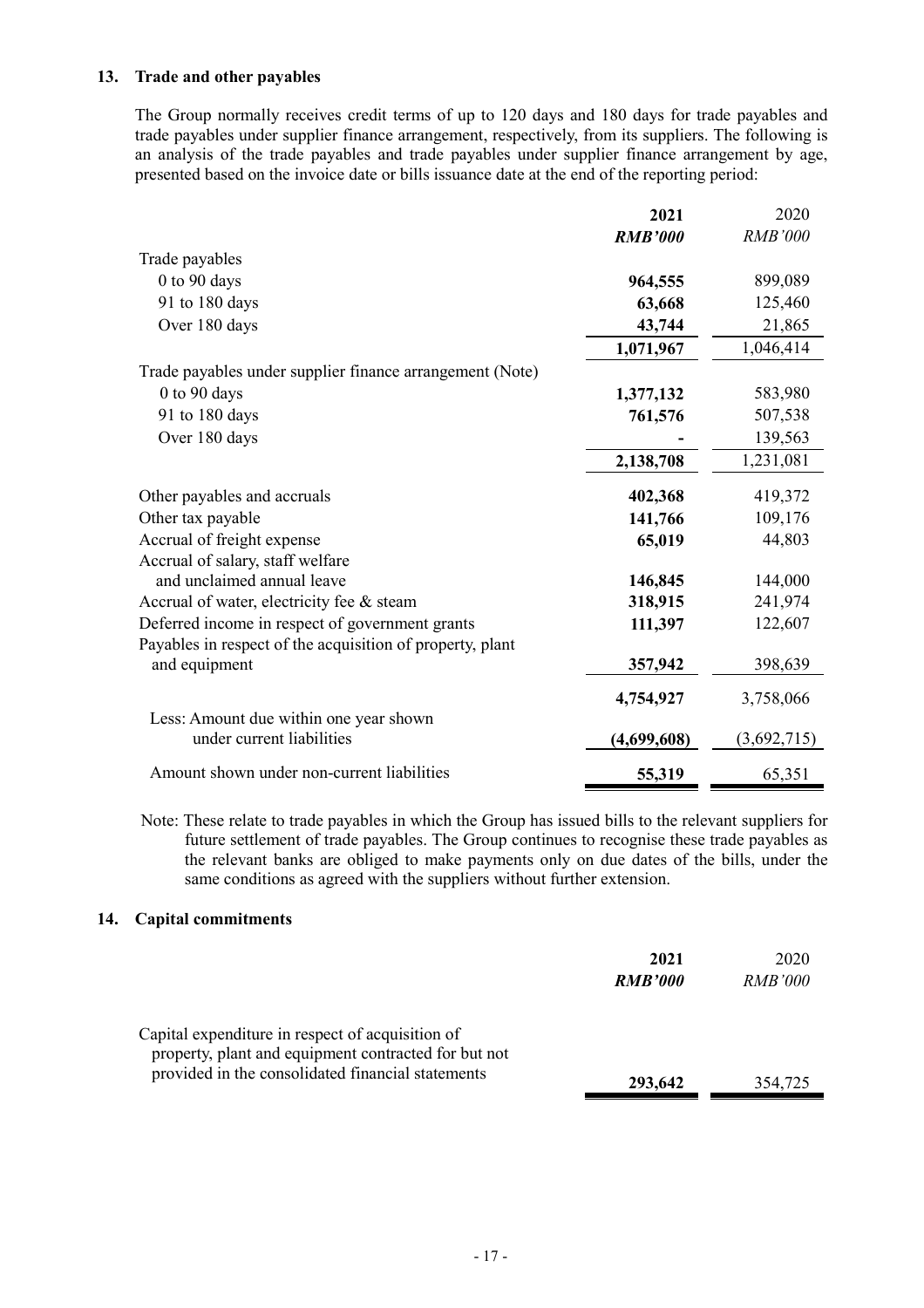### **15. Pledge of assets**

Other than deposits and property, plant and equipment made to financing institutions with carrying amount of RMB24,000,000 and RMB333,161,000 (2020: RMB24,000,000 and RMB732,029,000) respectively as at 31 December 2021, the Group had also pledged the following assets to banks as securities against banking facilities granted to the Group at the end of the reporting period:

|                               | 2021           | 2020           |
|-------------------------------|----------------|----------------|
|                               | <b>RMB'000</b> | <i>RMB'000</i> |
| Property, plant and equipment | 417,602        | 446,089        |
| Rights-of-use assets          | 173,057        | 178,270        |
| Bills receivables             | 18,353         | 26,493         |
| Pledged bank deposits         | 827,389        | 440,194        |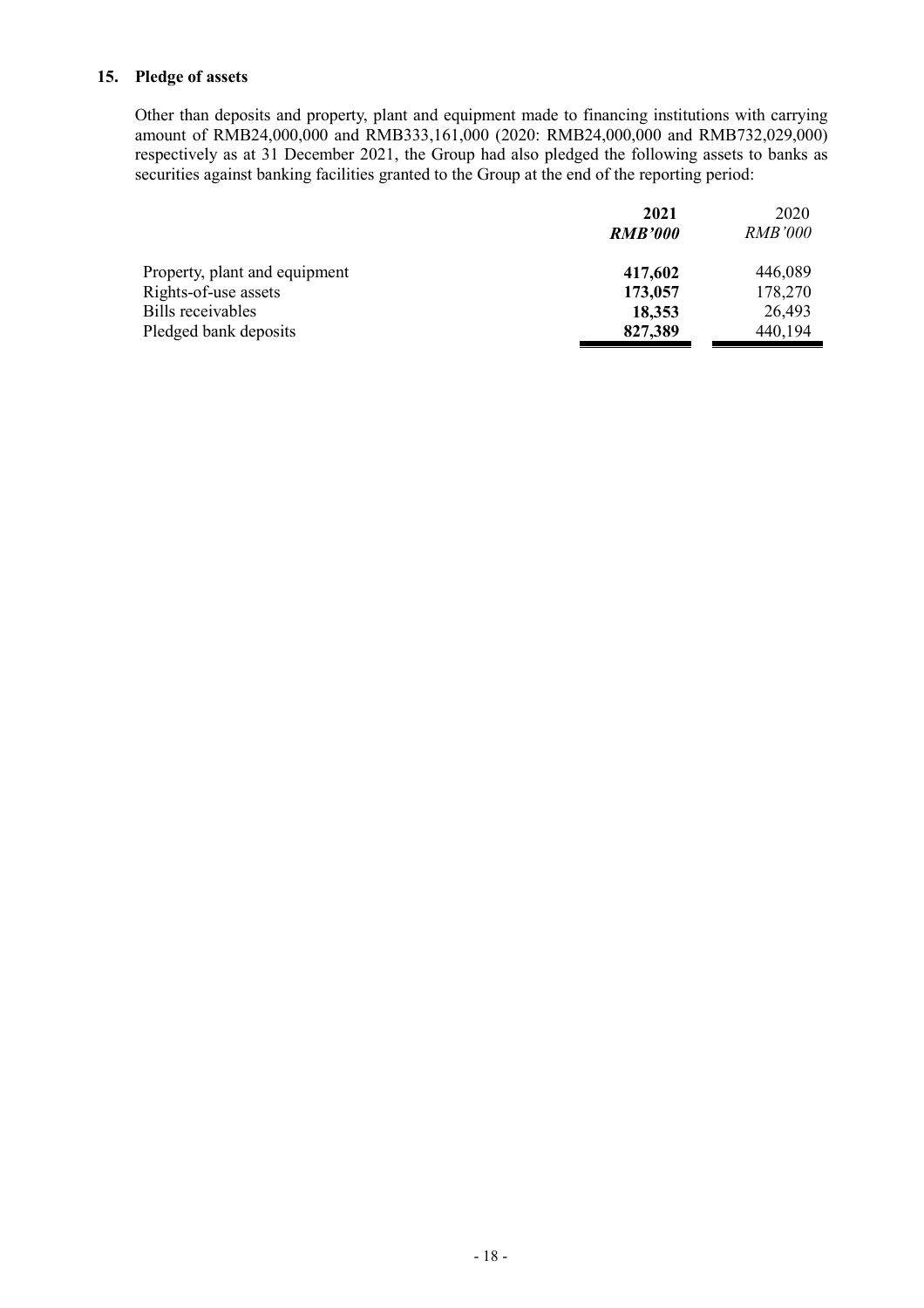## **MANAGEMENT DISCUSSION AND ANALYSIS**

#### *Business Review and Financial Results*

For the year ended 31 December 2021, the Group's revenue was approximately RMB9,703.4 million, an increase of 10.6% as compared with last year. The profit attributable to owners of the Company for the year ended 31 December 2021 was approximately RMB988.1 million while the profit for the year ended 31 December 2020 was approximately RMB703.0 million, representing an increase of 40.6%.

During the year, segmental revenue (including inter-segment sales) of intermediate products, bulk medicine and finished products increased by 19.7%, 8.1% and 8.4% respectively as compared with last year. Segmental result of intermediate products increased by 53.5% as compared with last year. Segmental result of bulk medicine and finished products decreased by 4.6% and 1.2% respectively as compared with last year.

The Group's operations during the year are summarised as follows:

#### Intermediate Products and Bulk Medicine

During the year, The Group's intermediate products and bulk medicine recorded segment external sales of RMB1,700.3 million and RMB3,968.6 million, respectively, representing year-on-year growth of 18.9% and 9.6% respectively. The average sales price of 6-APA continued to increase, and the external sales of bulk medicine such as amoxicillin increased steadily. Overseas export recorded a revenue of RMB2,096.0 million, representing year-on-year decrease of 16.6% mainly due to decrease in Europe and India markets. The Group continued to occupy a leading position in the domestic and export market of intermediate products and bulk medicine, and made active contributions to maintaining the stability of the international API supply chain during the pandemic.

United Laboratories (Inner Mongolia) Limited, a wholly-owned subsidiary of the Company, entered into a strategic cooperation framework in relation to veterinary drugs with Zhejiang Apeloa Biotechnology Co., Ltd.. The two parties are to fully exert their respective strengths, and strive to develop all-round competitiveness in technology, production and market in the field of veterinary drugs.

In terms of policy, the National Development and Reform Commission and the Ministry of Industry and Information Technology issued the Notice on the Implementation Plan for Promoting the High-quality Development of API Industry in November 2021, proposing to promote the large-scale and intensive development of bulk medicine production, encourage advantageous enterprises to become bigger and stronger, improve industrial concentration, and encourage the integrated development of API and finished products. As a leading enterprise of antibiotic bulk medicines, the Group will actively seize policy opportunities, optimize its own vertical integration development model, and promote the coordinated development of intermediate products, bulk medicine and finished products.

#### Finished Products

During the year, the finished products recorded sales revenue of approximately RMB4,034.5 million, representing a year-on-year increase of 8.4%. Diabetes series recorded a sales revenue of RMB1,433.6 million, representing a year-to-year increase of 16.1%. Among that, sales revenue of recombinant human insulin injections amounted to RMB868.8 million, sales volume increased by 4.6% as compared with last year. Sales revenue of insulin glargine injections amounted to RMB552.6 million, and sales volume increased by 37.5% as compared with last year. The insulin aspart injection and insulin aspart 30 injection which has been approved for listing during the year recorded sales revenue of RMB12.2 million.

For other finished products, antibiotic products recorded a sales revenue of RMB2,305.2 million for the year, representing a year-on-year increase of 10.2%. In particular, Piperacillin Sodium and Tazobactam Sodium for Injection recorded a sales revenue of RMB611.2 million, representing a year-on-year increase of 16.1%. Amoxicillin capsules recorded a sales revenue of RMB504.5 million, representing a year-on-year increase of 1.9%. In addition, veterinary drugs recorded a sales revenue of RMB386.7 million, representing a year-on-year increase of 76.3%.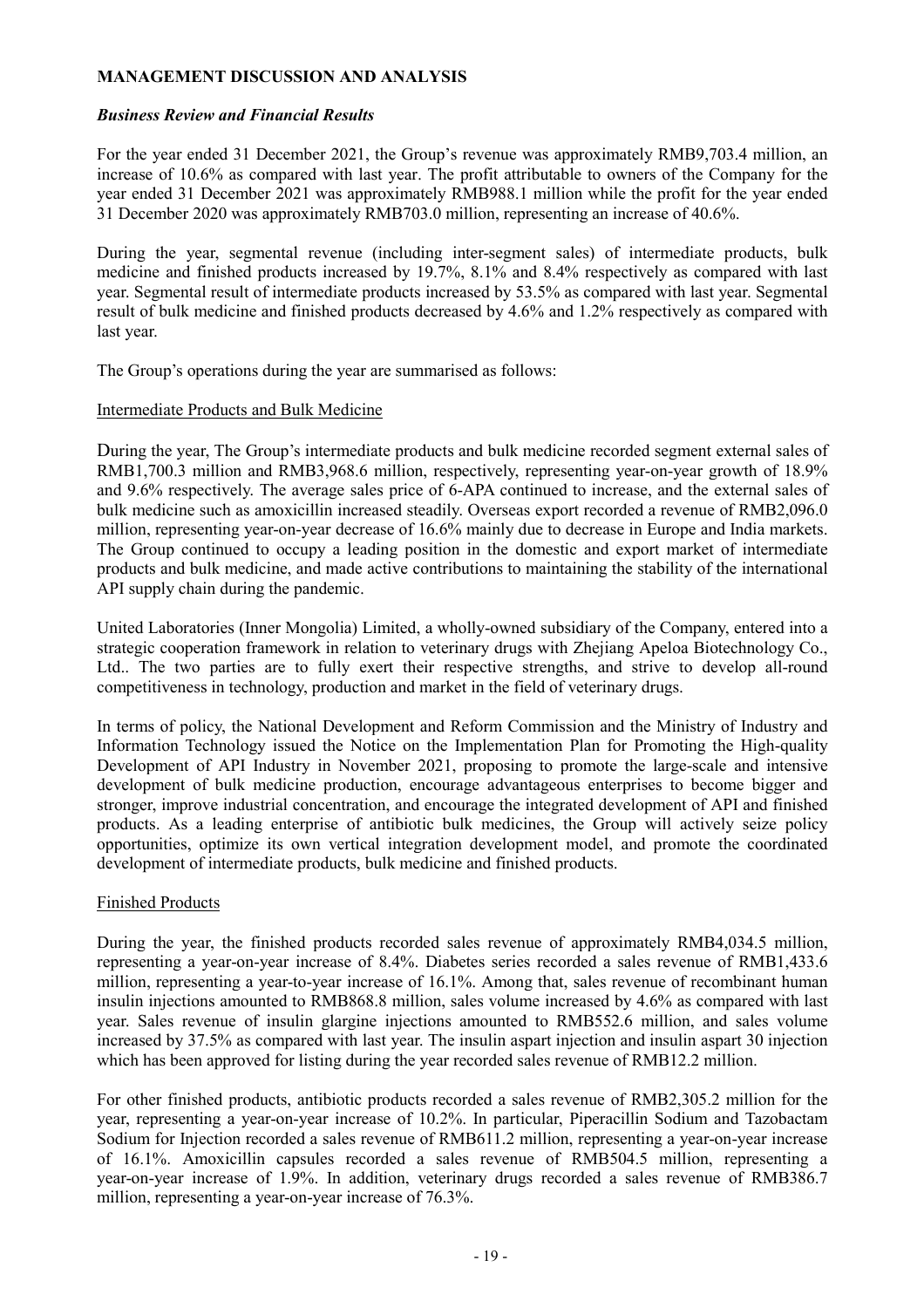During the year, the bid for Sixth Batch of National Centralized Procurement of Pharmaceuticals (specializing in Insulin) was opened, and all six groups of insulin products of the Group won the bidding, involving human insulin and insulin analogues in meal, basic and premixed groups. The centralized procurement is the first expansion of national drug centralized procurement into the field of biological products. The Group will take advantage of the opportunity of the national centralized drug procurement to expand the sales of insulin products, increase the market share of products, enhance the brand influence, benefit the vast number of diabetic patients, and accelerate the domestic substitution process in the field of diabetes.

## Research and Development

In 2021, the expenditure on R&D of the Group amounted to RMB465.2 million, representing a year-on-year increase of 37.0%. The Group currently has 23 new products under development which including 9 are class I new drug projects. Each of the pharmaceutical R&D projects is progressing smoothly. The Group focuses on the development of diabetes drugs, with projects covering insulin analogues such as insulin degludec injection, insulin degludec-insulin aspart mixed injection, and GLP-1 receptor agonists such as liraglutide injection and Semaglutide injection. At the same time, the Group has laid out a number of innovative drug products in the fields of internal secretion, autoimmune disease and ophthalmology. In particular, insulin aspart 50 injection has been approved to conduct clinical trial in May, and Semaglutide Injection has been issued a notice of acceptance of clinical trial application in June.

The Group also made positive progress in the Quality and Efficacy Consistency Evaluation of Generic Drugs ("Consistency Evaluation"). In January 2021, the Group obtained the Drug Registration Certificate and deemed to have passed the Consistency Evaluation for its oral hypoglycemic drug Glipizide Tablets (specification: 5mg) and Tenofovir Dipivoxil Fumarate Tablets (specification: 300mg) for the treatment of chronic hepatitis B and HIV-1 infection in adults. In April, the Amoxicillin Capsule (specification: 0.25g) submitted by The United Laboratories Limited (Hong Kong) passed the Consistency Evaluation. In May, the Memantine Hydrochloride Tablets (specification: 10 mg), a drug to treat Alzheimer's disease passed the Consistency Evaluation. As of 31 December 2021, there are six products of the Group that have passed the Consistency Evaluation, further enhancing its market competitiveness.

In order to actively expand the R&D of biological drugs and realize the leapfrog development of the Group's business, the Group established Zhuhai United Bio-Pharmaceutical Co., Ltd.(珠海聯邦生物醫藥 有限公司) and The United Biotechnology (Hengqin) Co., Ltd. (聯邦生物科技(珠海橫琴)有限公司). The Company will rely on the Group's existing technology platform and research team to expand investment in biological fields and high-end R&D talents, and deepen cultivation and expansion in the fields of diabetes drugs, monoclonal antibody drugs, chronic disease management, cooperation in research institutes in Guangdong-Hong Kong-Macao Greater Bay Area, and carry out drug molecular screening, process R&D, clinical trials, declaration and registration, market production, commissioned production and other related businesses.

## Optimising Financing Structure

The Group reduced its financial expenses by adjusting the ratio of domestic and offshore borrowings, and continued to optimise the financial structure and improve liquidity. During the year, the financial cost of the Group decreased from RMB181.3 million in 2020 to RMB60.2 million, representing a significant decrease of 66.8% year-on-year. As at 31 December 2021, the Group's net bank balances and cash (after deducting borrowings and trade payables under supplier finance arrangement) amounted to RMB212.6 million (2020: RMB20.3 million) and its financial position remained stable.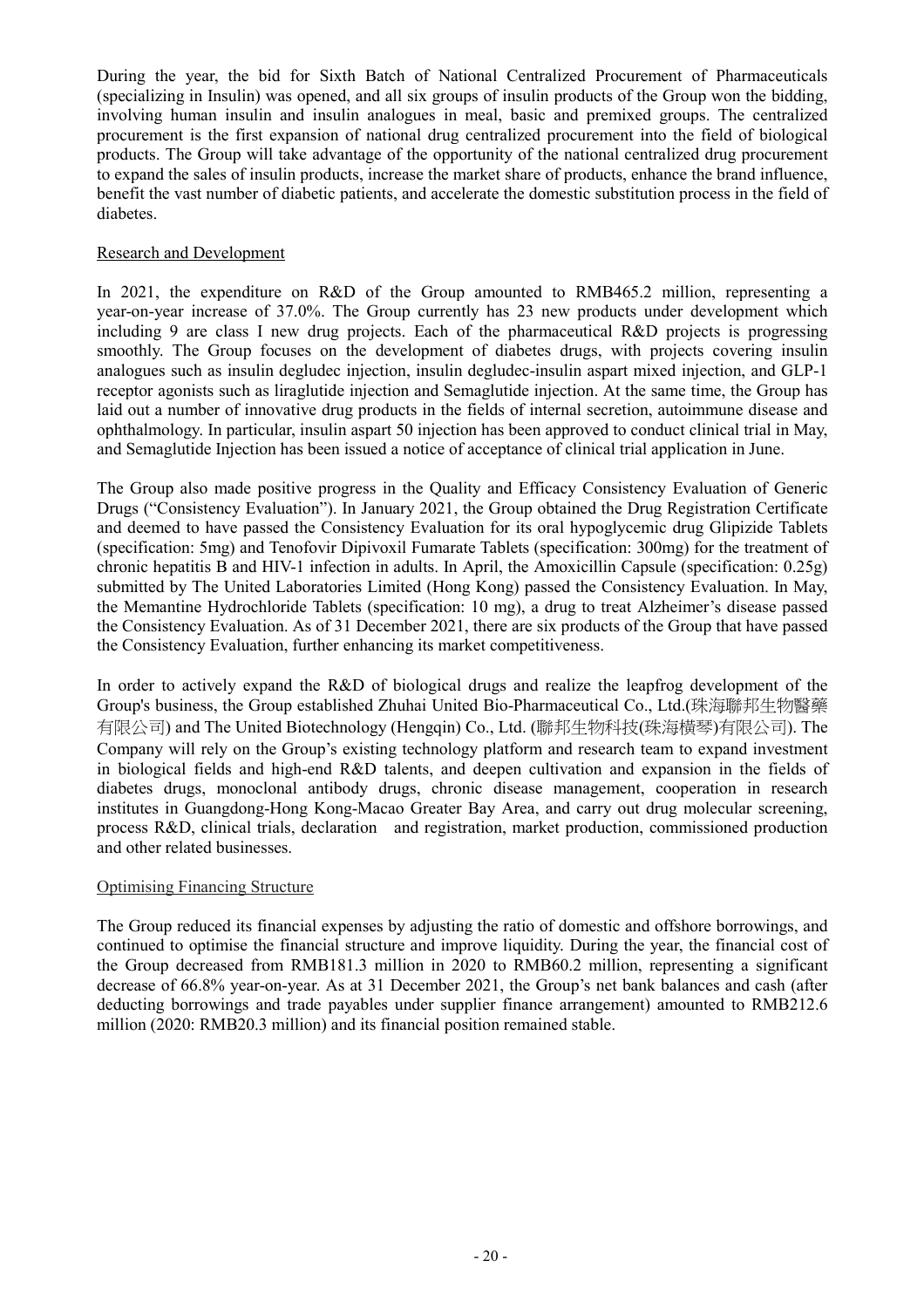## *Liquidity and Financial Resources*

As at 31 December 2021, the Group had pledged bank deposits, bank balances and cash amounted to approximately RMB4,158.4 million (2020: RMB3,437.0 million).

As at 31 December 2021, the Group had interest-bearing borrowings of approximately RMB1,831.1 million (2020: RMB2,209.7 million), which were denominated in Hong Kong dollars, Reminbi, Euro and United States dollars with maturity within five years. Borrowings of approximately RMB18.4 million are fixed rates loans while the remaining balance of approximately RMB1,812.7 million is at floating rates. The directors expect that all such borrowings will either be repaid by internally generated funds or rolled over upon maturity and will continue to provide funding to the Group's operations.

As at 31 December 2021, current assets of the Group amounted to approximately RMB9,986.3 million (2020: RMB8,225.0 million). Net current assets increased from RMB3,365.1 million at 31 December 2020 to RMB3,451.1 million as at 31 December 2021. The Group's current ratio was approximately 1.53 as at 31 December 2021, as compared with 1.69 as at 31 December 2020. As at 31 December 2021, the Group had total assets of approximately RMB16,331.1 million (2020: RMB14,963.7 million) and total liabilities of approximately RMB6,991.2 million (2020: RMB6,351.9 million). Equity attributable to owners of the Company increased from RMB8,613.9 million at 31 December 2020 to RMB9,340.5 million at 31 December 2021. As at 31 December 2021, the Group's net cash and bank balances (after deducting borrowings and trade payables under supplier finance arrangement) amounted to RMB212.6 million (2020: RMB20.3 million).

#### *Currency Exchange Exposures*

The Group's purchases and sales are mainly denominated in Renminbi, United States dollars and Hong Kong dollars. The operating expenses of the Group are mainly denominated in Renminbi and Hong Kong dollars. The Group's borrowings are denominated in Hong Kong dollars, Reminbi, Euro and United States dollars. The Group's treasury policy is in place to monitor and manage its exposure to fluctuation in exchange rates. Besides, the Group will conduct periodic review of its exposure to foreign exchange risk and may use financial instrument for hedging purpose when considered appropriate.

## *Contingent Liabilities*

As at 31 December 2021 and 2020, the Group had no material contingent liabilities.

#### *Employees and Remuneration*

As at 31 December 2021, the Group had approximately 13,300 (2020: 13,000) employees in Hong Kong and mainland China. The employees are remunerated with basic salary, bonus and other benefits in kind with reference to industry practice and their individual performance.

#### **PURCHASE, REDEMPTION OR SALE OF LISTED SECURITIES OF THE COMPANY**

During the year ended 31 December 2021, the Company repurchased a total of 10,900,000 shares on the Stock Exchange at total consideration (including transaction costs) of approximately HK\$50,013,000. All the repurchased shares were subsequently cancelled. Particulars of the repurchases are as follows:

|                     |                          | <b>Purchase Price</b> |        | Total                |
|---------------------|--------------------------|-----------------------|--------|----------------------|
| Month               | <b>No. of Shares</b>     | <b>Highest</b>        | Lowest | <b>Consideration</b> |
|                     |                          | HK \$                 | HK\$   | HK\$                 |
| January to November | $\overline{\phantom{0}}$ | -                     | -      |                      |
| December            | 10,900,000               | 4.60                  | 4.46   | 50,013,000           |

Save for the above, neither the Company, nor any of its subsidiaries purchased, sold or redeemed any of the listed securities of the Company during the year ended 31 December 2021.